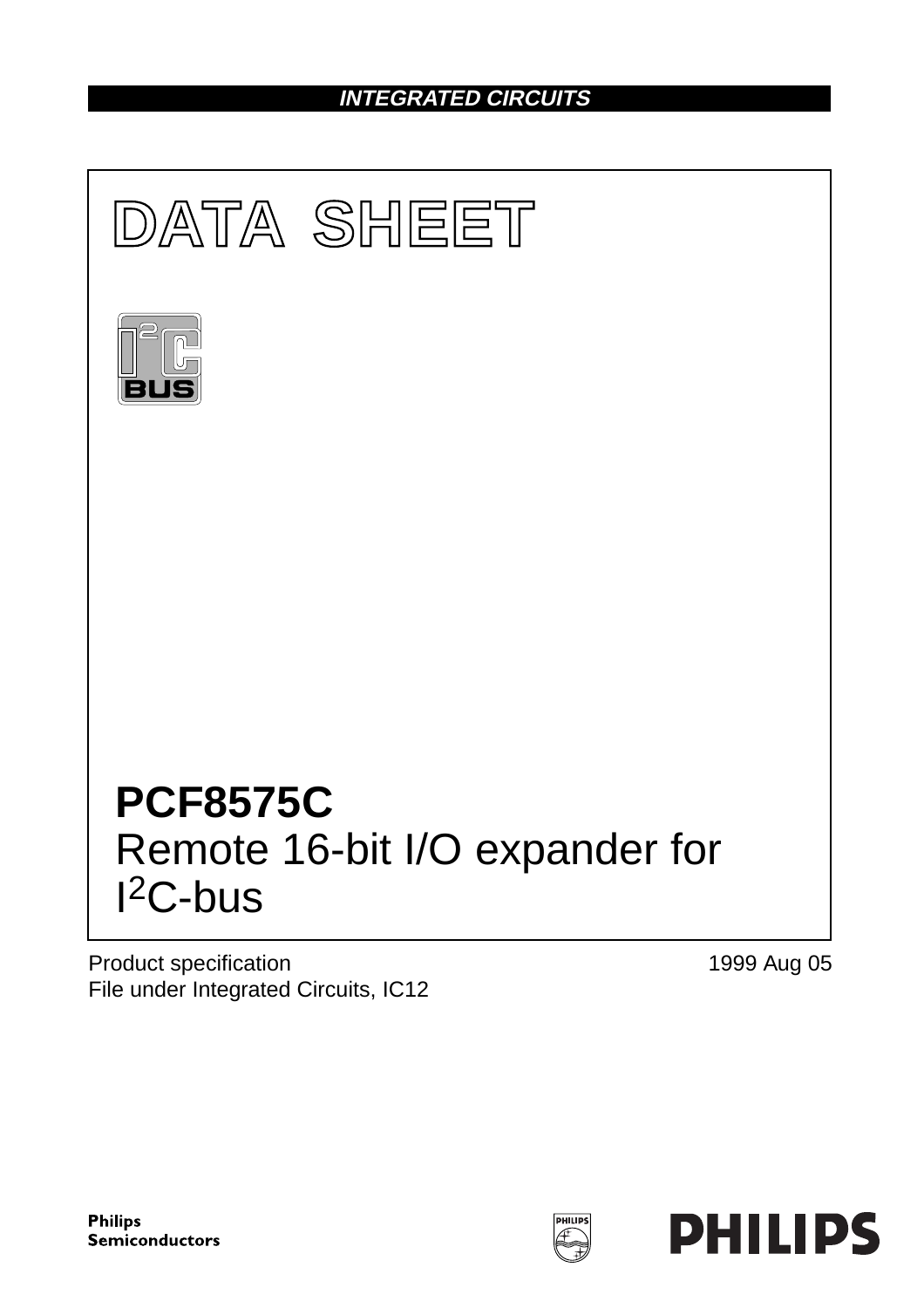# **Remote 16-bit I/O expander for I2C-bus PCF8575C**

### **CONTENTS**

| 1                               | <b>FEATURES</b>                                                                                                              |
|---------------------------------|------------------------------------------------------------------------------------------------------------------------------|
| 2                               | <b>GENERAL DESCRIPTION</b>                                                                                                   |
| 3                               | ORDERING INFORMATION                                                                                                         |
| 4                               | <b>BLOCK DIAGRAM</b>                                                                                                         |
| 5                               | <b>PINNING</b>                                                                                                               |
| 6                               | FUNCTIONAL DESCRIPTION                                                                                                       |
| 6.1<br>6.2<br>6.3<br>6.4<br>6.5 | Quasi-bidirectional I/Os<br>Addressing<br>Reading from a port (input mode)<br>Writing to the port (output mode)<br>Interrupt |
| $\overline{7}$                  | CHARACTERISTICS OF THE I <sup>2</sup> C-BUS                                                                                  |
| 7.1<br>7.2<br>7.3<br>7.4        | <b>Bit transfer</b><br><b>START and STOP conditions</b><br>System configuration<br>Acknowledge                               |
| 8                               | <b>LIMITING VALUES</b>                                                                                                       |
| 9                               | <b>HANDLING</b>                                                                                                              |
| 10                              | <b>CHARACTERISTICS</b>                                                                                                       |
| 11                              | <b>I<sup>2</sup>C-BUS TIMING CHARACTERISTICS</b>                                                                             |
| 12                              | <b>DEVICE PROTECTION</b>                                                                                                     |
| 13                              | PACKAGE OUTLINE                                                                                                              |
| 14                              | <b>SOLDERING</b>                                                                                                             |
| 14.1                            | Introduction to soldering surface mount<br>packages                                                                          |
| 14.2                            | Reflow soldering                                                                                                             |
| 14.3                            | Wave soldering                                                                                                               |
| 14.4<br>14.5                    | Manual soldering<br>Suitability of surface mount IC packages for<br>wave and reflow soldering methods                        |
| 15                              | <b>DEFINITIONS</b>                                                                                                           |
| 16                              | LIFE SUPPORT APPLICATIONS                                                                                                    |
| 17                              | PURCHASE OF PHILIPS I <sup>2</sup> C COMPONENTS                                                                              |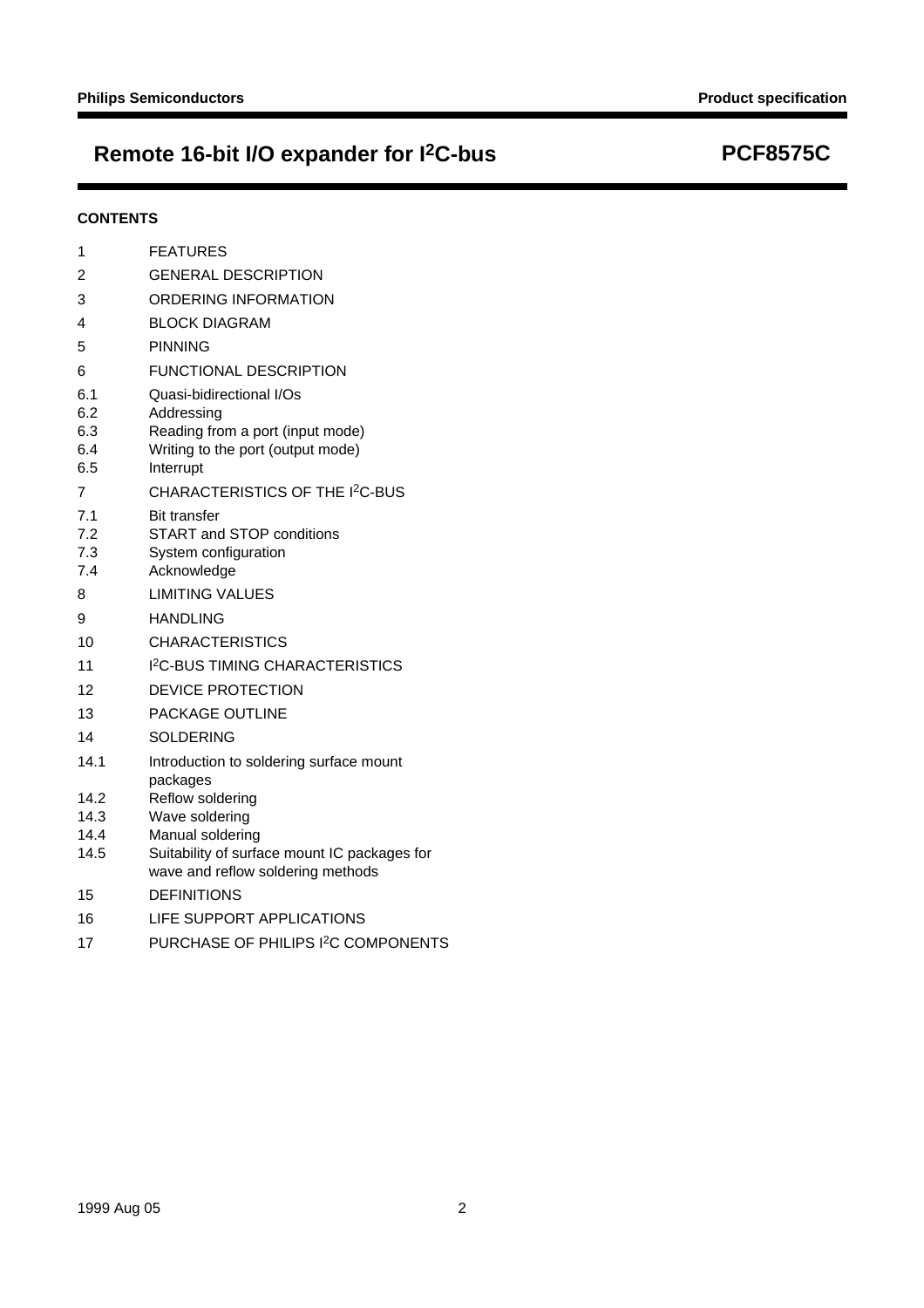### **1 FEATURES**

- Operating supply voltage from 4.5 to 5.5 V
- Low standby current consumption of 10 µA maximum
- I<sup>2</sup>C-bus to parallel port expander
- 400 kbits/s FAST I<sup>2</sup>C-bus
- Open-drain interrupt output
- 16-bit remote I/O port for the I<sup>2</sup>C-bus
- Compatible with most microcontrollers
- Latched outputs with high current drive capability for directly driving LEDs
- Address by 3 hardware address pins for use of up to 8 devices
- SSOP24 package.

### **2 GENERAL DESCRIPTION**

The device is a silicon CMOS circuit. It provides general purpose remote I/O expansion for most microcontroller families via the two-line bidirectional bus  $(1^2C$ -bus).



The device consists of a 16-bit quasi-bidirectional port and an I2C-bus interface. The PCF8575C has a low current consumption and includes latched outputs with high current drive capability for directly driving LEDs. It also possesses an interrupt line (INT) which can be connected to the interrupt logic of the microcontroller. By sending an interrupt signal on this line, the remote I/O can inform the microcontroller if there is incoming data on its ports without having to communicate via the I<sup>2</sup>C-bus. This means that the device is an I2C-bus slave transmitter/receiver.

Every data transmission from the PCF8575C must consist of an even number of bytes, the first byte will be referred to as P07 to P00 and the second byte as P17 to P10. The third will be referred to as P07 to P00 and so on.

#### **3 ORDERING INFORMATION**

| <b>TYPE</b>   |                    | <b>PACKAGE</b>                                                    |                |
|---------------|--------------------|-------------------------------------------------------------------|----------------|
| <b>NUMBER</b> | <b>NAME</b>        | <b>DESCRIPTION</b>                                                | <b>VERSION</b> |
| PCF8575CTS    | SSOP <sub>24</sub> | plastic shrink small outline package; 24 leads; body width 5.3 mm | SOT340-1       |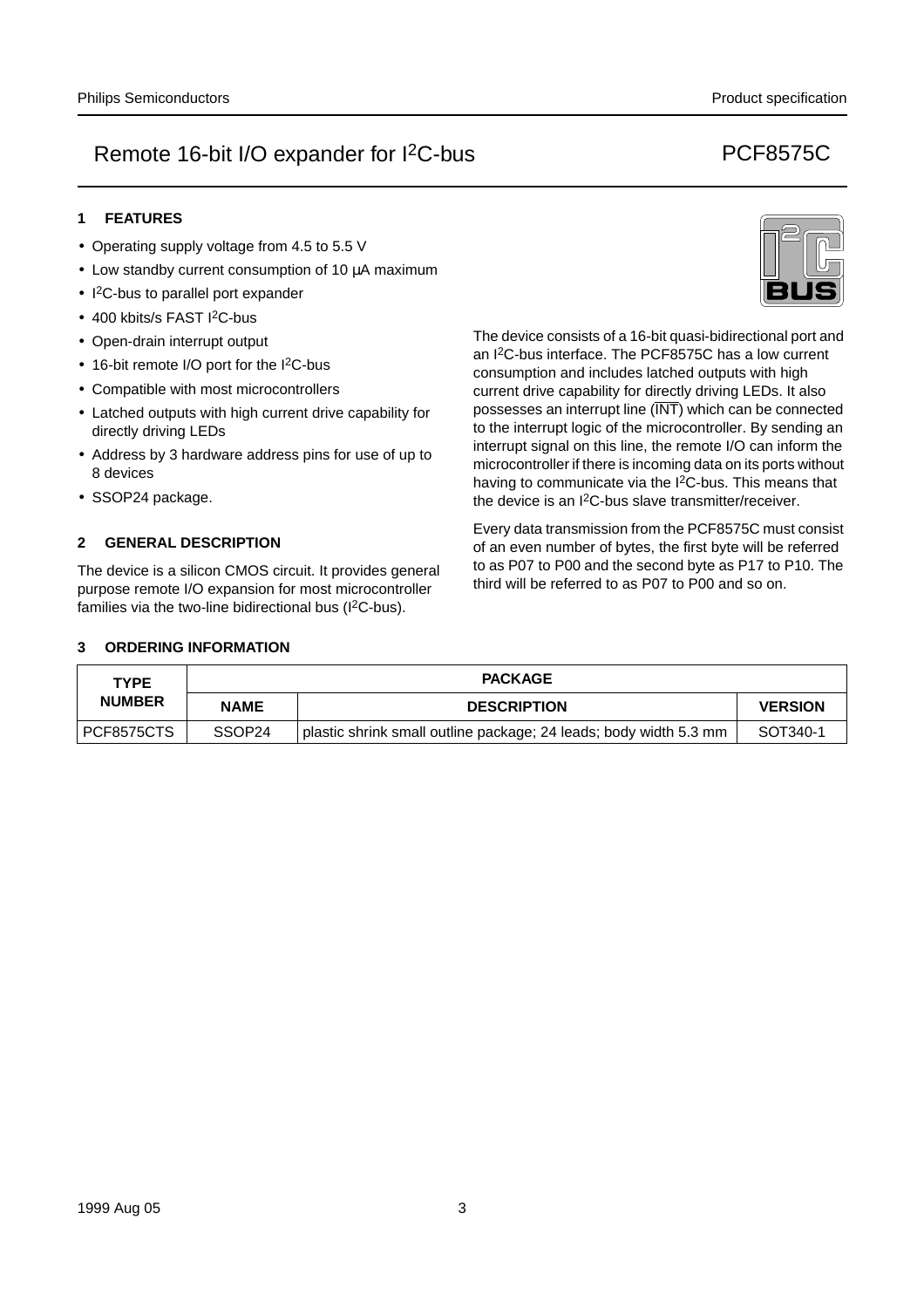### **4 BLOCK DIAGRAM**

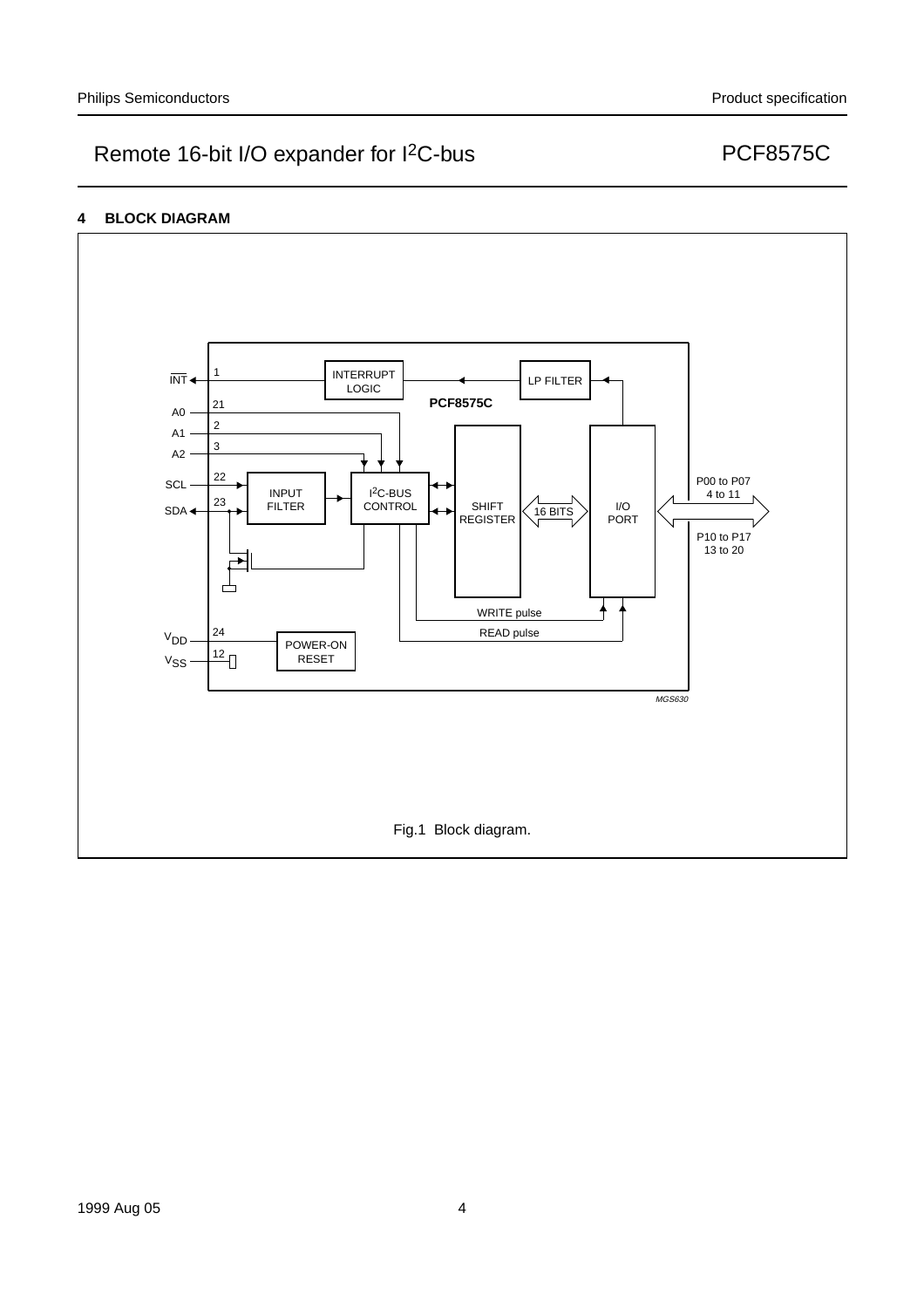### **5 PINNING**

| <b>SYMBOL</b>    | <b>PIN</b>     | <b>DESCRIPTION</b>            |
|------------------|----------------|-------------------------------|
| <b>INT</b>       | 1              | interrupt output (active LOW) |
| A <sub>1</sub>   | $\overline{2}$ | address input 1               |
| A2               | 3              | address input 2               |
| P00              | 4              | quasi-bidirectional I/O 00    |
| P01              | 5              | quasi-bidirectional I/O 01    |
| P02              | 6              | quasi-bidirectional I/O 02    |
| P03              | $\overline{7}$ | quasi-bidirectional I/O 03    |
| P04              | 8              | quasi-bidirectional I/O 04    |
| P <sub>05</sub>  | 9              | quasi-bidirectional I/O 05    |
| P06              | 10             | quasi-bidirectional I/O 06    |
| P <sub>0</sub> 7 | 11             | quasi-bidirectional I/O 07    |
| $V_{SS}$         | 12             | supply ground                 |
| P <sub>10</sub>  | 13             | quasi-bidirectional I/O 10    |
| P11              | 14             | quasi-bidirectional I/O 11    |
| P <sub>12</sub>  | 15             | quasi-bidirectional I/O 12    |
| P <sub>13</sub>  | 16             | quasi-bidirectional I/O 13    |
| P <sub>14</sub>  | 17             | quasi-bidirectional I/O 14    |
| P <sub>15</sub>  | 18             | quasi-bidirectional I/O 15    |
| P <sub>16</sub>  | 19             | quasi-bidirectional I/O 16    |
| P17              | 20             | quasi-bidirectional I/O 17    |
| A0               | 21             | address input 0               |
| <b>SCL</b>       | 22             | serial clock line input       |
| <b>SDA</b>       | 23             | serial data line input/output |
| $V_{DD}$         | 24             | supply voltage                |

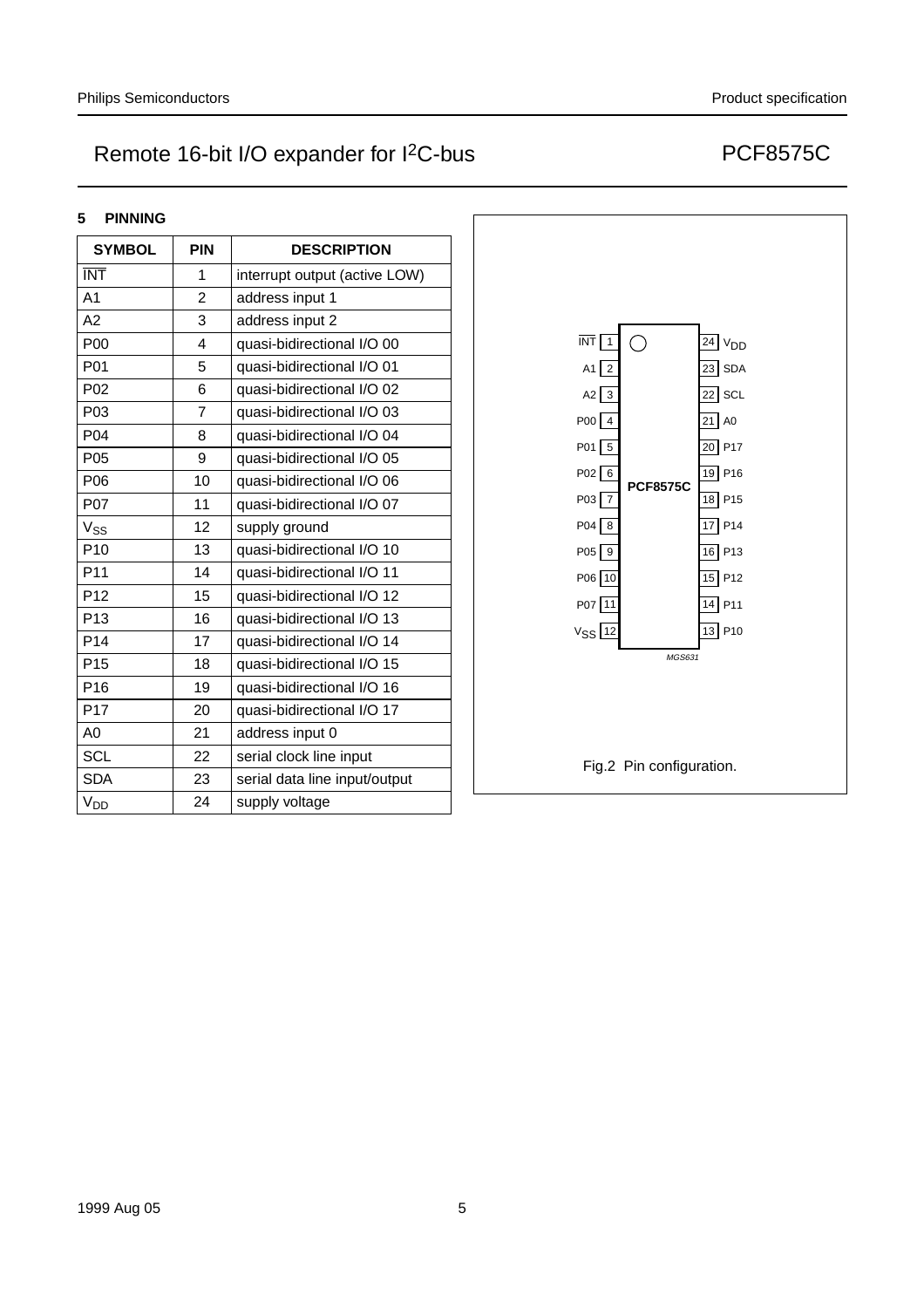#### **6 FUNCTIONAL DESCRIPTION**

#### **6.1 Quasi-bidirectional I/Os**

The 16 ports (see Fig.3) are entirely independent and can be used either as input or output ports. Input data is transferred from the ports to the microcontroller in the READ mode (see Fig.6). Output data is transmitted to the ports in the WRITE mode (see Fig.5).

This quasi-bidirectional I/O can be used as an input or output without the use of a control signal for data direction. At power-on all the I/Os are in 3-state mode. The strong pull-up to  $V_{DD}$  ( $I_{OHt}$ ) allows a fast rising edge into a heavily loaded output. This strong pull-up turns on when the output is written HIGH, and is switched off by the negative edge of SCL. After this short period the output is in 3-state mode. The I/O should be written HIGH before being used as an input. After power-on as all the I/Os are set to 3-state all of them can be used as inputs. Any change in setting of the I/Os as either inputs or outputs can be done with the write mode. Warning: If a HIGH is applied to an I/O which has been written earlier to LOW, a large current  $(I_{OL})$  will flow to  $V_{SS}$  (see Chapter 10; note 3).



#### **6.2 Addressing**

Figures 4, 5 and 6 show the address and timing diagrams. Before any data is transmitted or received the master must send the address of the receiver via the SDA line. The first byte transmitted after the START condition carries the address of the slave device and the read/write bit. The address of the slave device must not be changed between the START and the STOP conditions. The PCF8575C acts as a slave receiver or a slave transmitter.

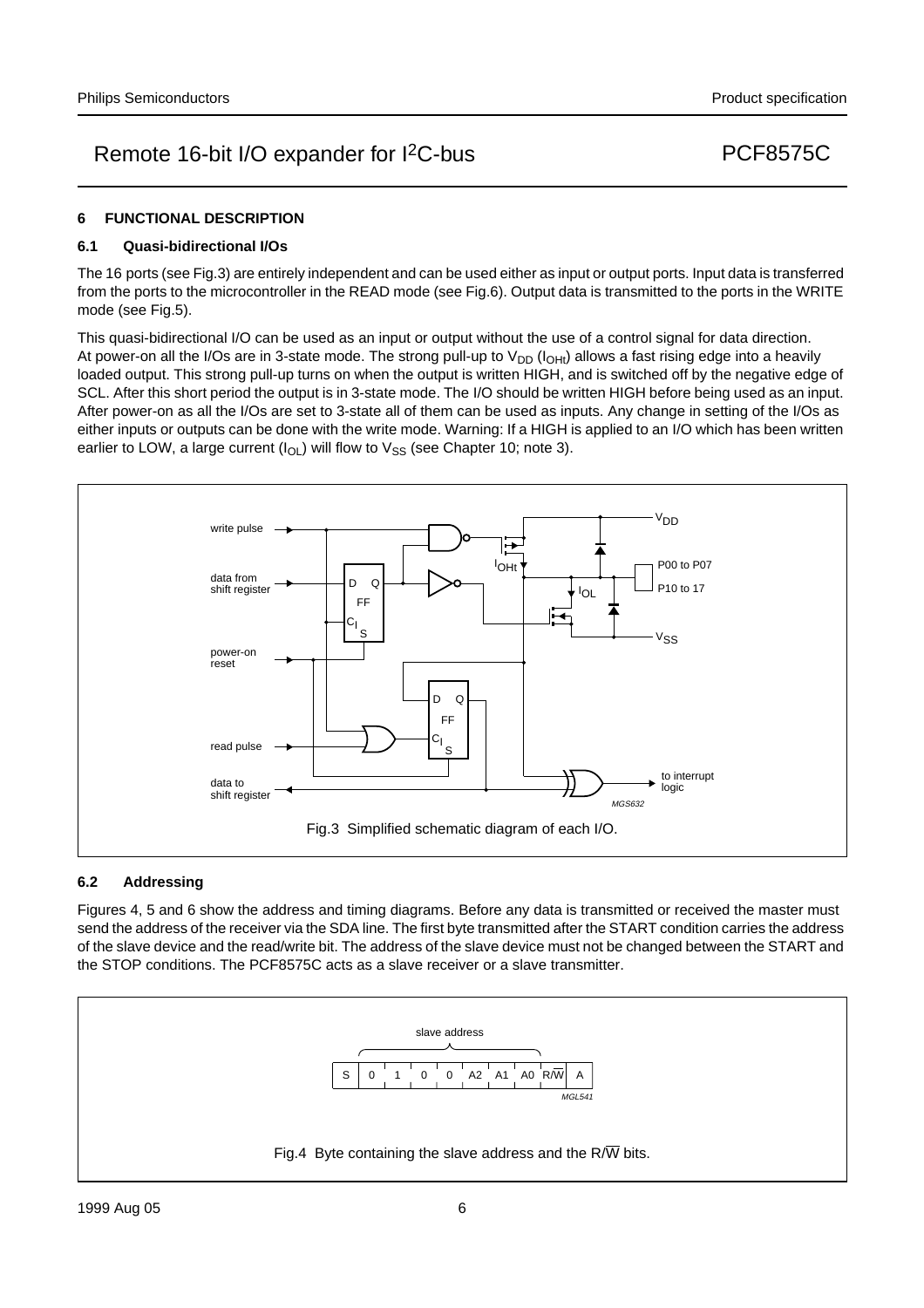

 $\omega$  rotated correctly when browsing through the pdf in the Acrobat reader.This text is here in the pdf in the  $\alpha$ 

Philips Semiconductors Philips Semiconductors

1999 Aug 05 7  $\overline{\phantom{0}}$ 

> Product specification Product specification

1999 Aug 05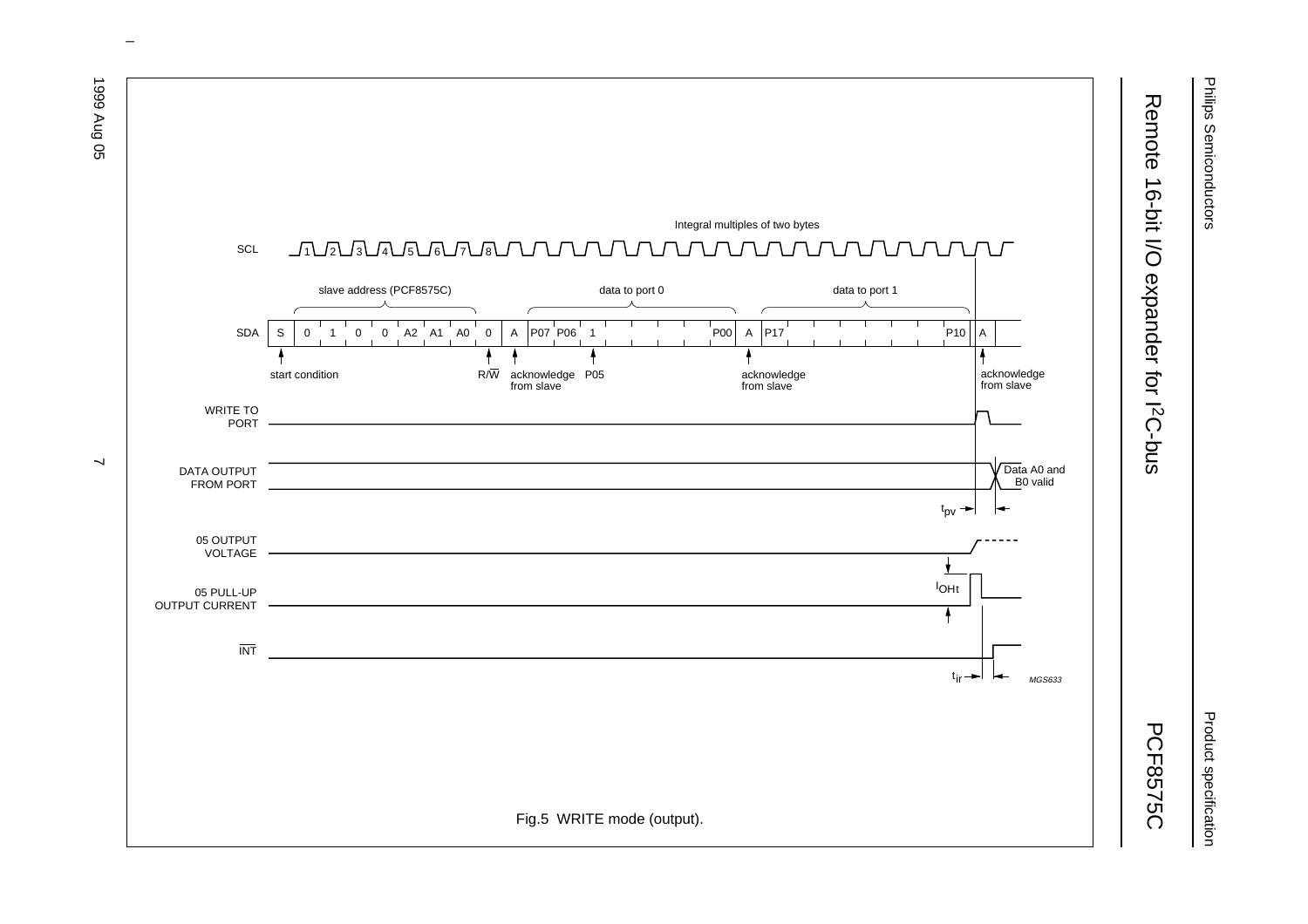Philips Semiconductors Philips Semiconductors

Product specification Product specification



1999 Aug 05 8  $\infty$ 

1999 Aug 05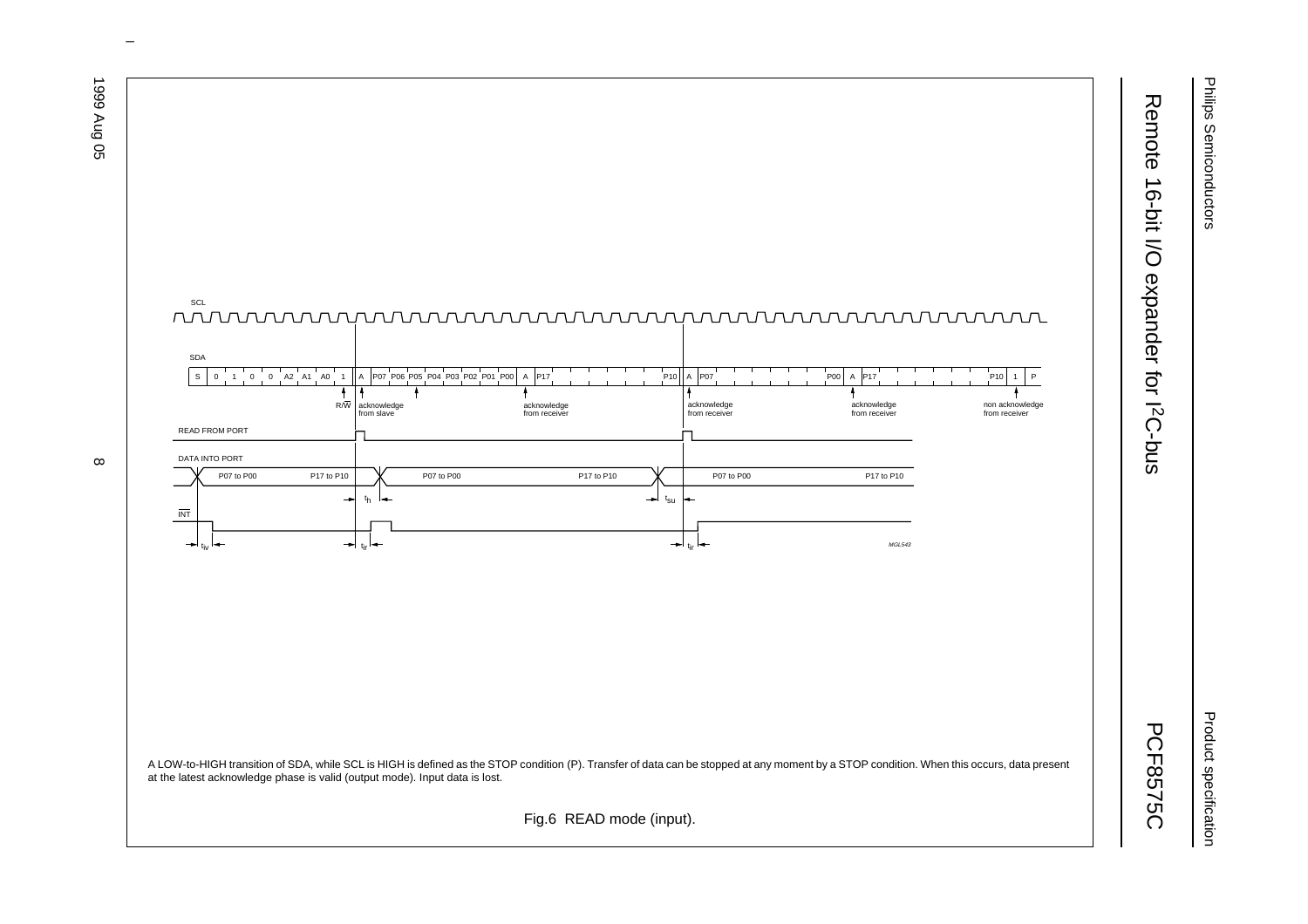## **6.3 Reading from a port (input mode)**

All ports programmed as input should be set to logic 1. To read, the master (microcontroller) first addresses the slave device after it receives the interrupt. By setting the last bit of the byte containing the slave address to logic 1 the read mode is entered. The data bytes that follow on the SDA are the values on the ports.

If the data on the input port changes faster than the master can read, this data may be lost.

## **6.4 Writing to the port (output mode)**

To write, the master (microcontroller) first addresses the slave device. By setting the last bit of the byte containing the slave address to logic 0 the write mode is entered. The PCF8575C acknowledges and the master sends the first data byte for P07 to P00. After the first data byte is acknowledged by the PCF8575C, the second data byte P17 to P10 is sent by the master. Once again the PCF8575C acknowledges the receipt of the data after which this 16-bit data is presented on the port lines.

The number of data bytes that can be sent successively is not limited. After every two bytes the previous data is overwritten.

The first data byte in every pair refers to Port 0 (P07 to P00), whereas the second data byte in every pair refers to Port 1 (P17 to P10), see Fig.7.

### **6.5 Interrupt**

The PCF8575C provides an open-drain interrupt (INT) which can be fed to a corresponding input of the microcontroller (see Figs 5, 6 and 8). This gives these chips a kind of a master function which can initiate an action elsewhere in the system.

An interrupt is generated by any rising or falling edge of the port inputs. After time  $t_{iv}$  the signal  $\overline{INT}$  is valid.

The interrupt disappears when data on the port is changed to the original setting or data is read from or written to the device which has generated the interrupt.

In the write mode the interrupt may become deactivated (HIGH) on the rising edge of the write to port pulse. On the falling edge of the write to port pulse the interrupt is definitely deactivated (HIGH).

The interrupt is reset in the read mode on the rising edge of the read from port pulse.

During the resetting of the interrupt itself any changes on the I/Os may not generate an interrupt. After the interrupt is reset any change in I/Os will be detected and transmitted as an INT.

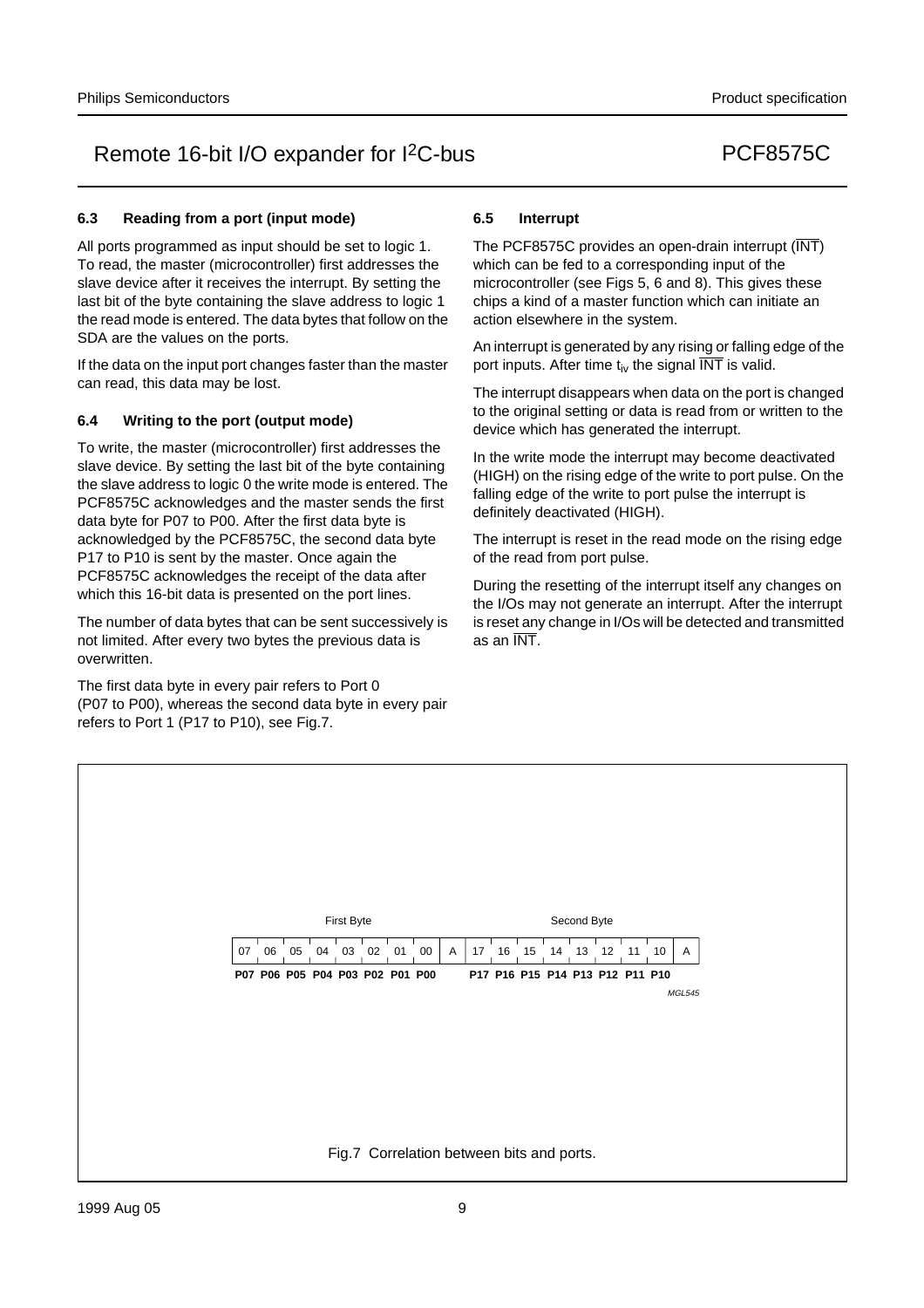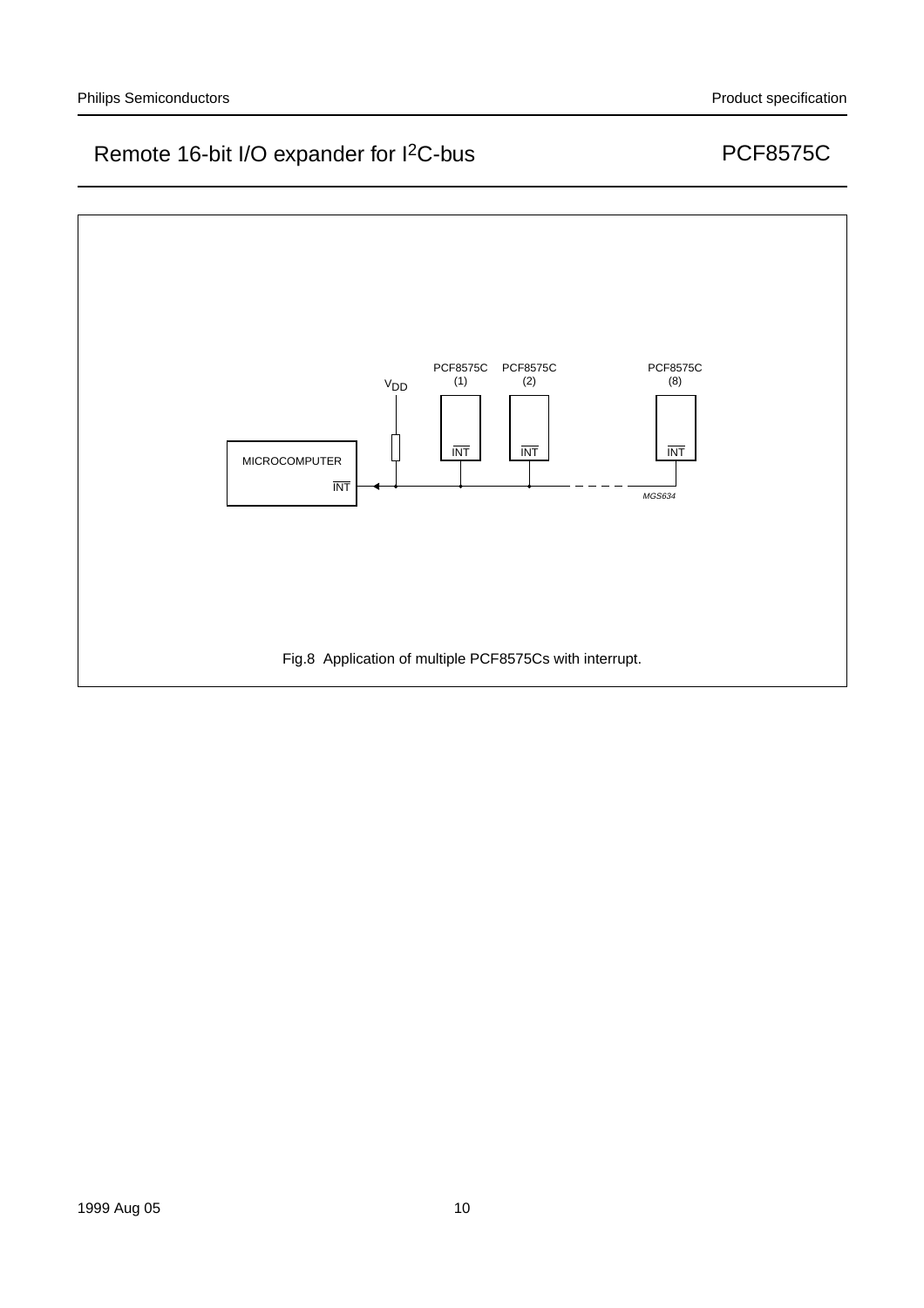## **7 CHARACTERISTICS OF THE I2C-BUS**

The I2C-bus is for bidirectional, 2-line communication between different ICs or modules. The two lines are a serial data line (SDA) and a serial clock line (SCL). Both lines must be connected to a positive supply via a pull-up resistor when connected to the output stages of a device. Data transfer may be initiated only when the bus is not busy.

#### **7.1 Bit transfer**

One data bit is transferred during each clock pulse. The data on the SDA line must remain stable during the HIGH period of the clock pulse as changes in the data line at this time will be interpreted as control signals (see Fig.9).

#### **7.2 START and STOP conditions**

Both data and clock lines remain HIGH when the bus is not busy. A HIGH-to-LOW transition of the data line, while the clock is HIGH is defined as the START condition (S).

A LOW-to-HIGH transition of the data line while the clock is HIGH is defined as the STOP condition P (see Fig.10).

#### **7.3 System configuration**

A device generating a message is a 'transmitter', a device receiving the message is the 'receiver'. The device that controls the message is the 'master' and the devices which are controlled by the master are the 'slaves' (see Fig.11).

#### **7.4 Acknowledge**

The number of data bytes transferred between the START and the STOP conditions from transmitter to receiver is not limited. Each byte of eight bits is followed by one acknowledge bit. The transmitter must release the SDA line before the receiver can send an acknowledge bit.

A slave receiver which is addressed must generate an acknowledge after the reception of each byte. Also a master must generate an acknowledge after the reception of each byte that has been clocked out of the slave transmitter. The device that acknowledges has to pull down the SDA line during the acknowledge clock pulse, so that the SDA line is stable LOW during the HIGH period of the acknowledge related clock pulse, set-up and hold times must be taken into account.

A master receiver must signal an end of data to the transmitter by **not** generating an acknowledge after the last byte that has been clocked out of the slave. This is done by the master receiver by holding the SDA line HIGH. In this event the transmitter must release the data line to enable the master to generate a STOP condition.

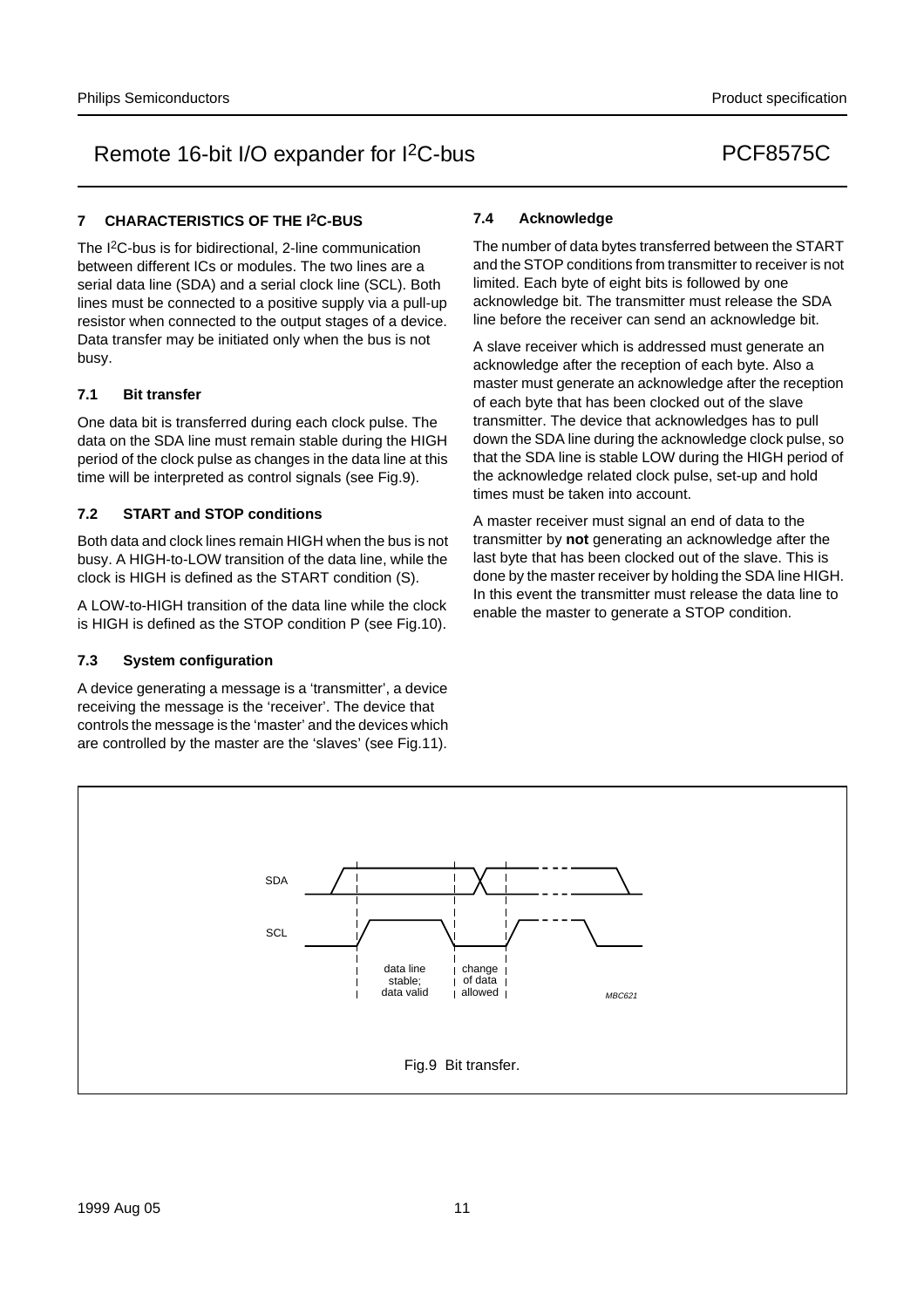



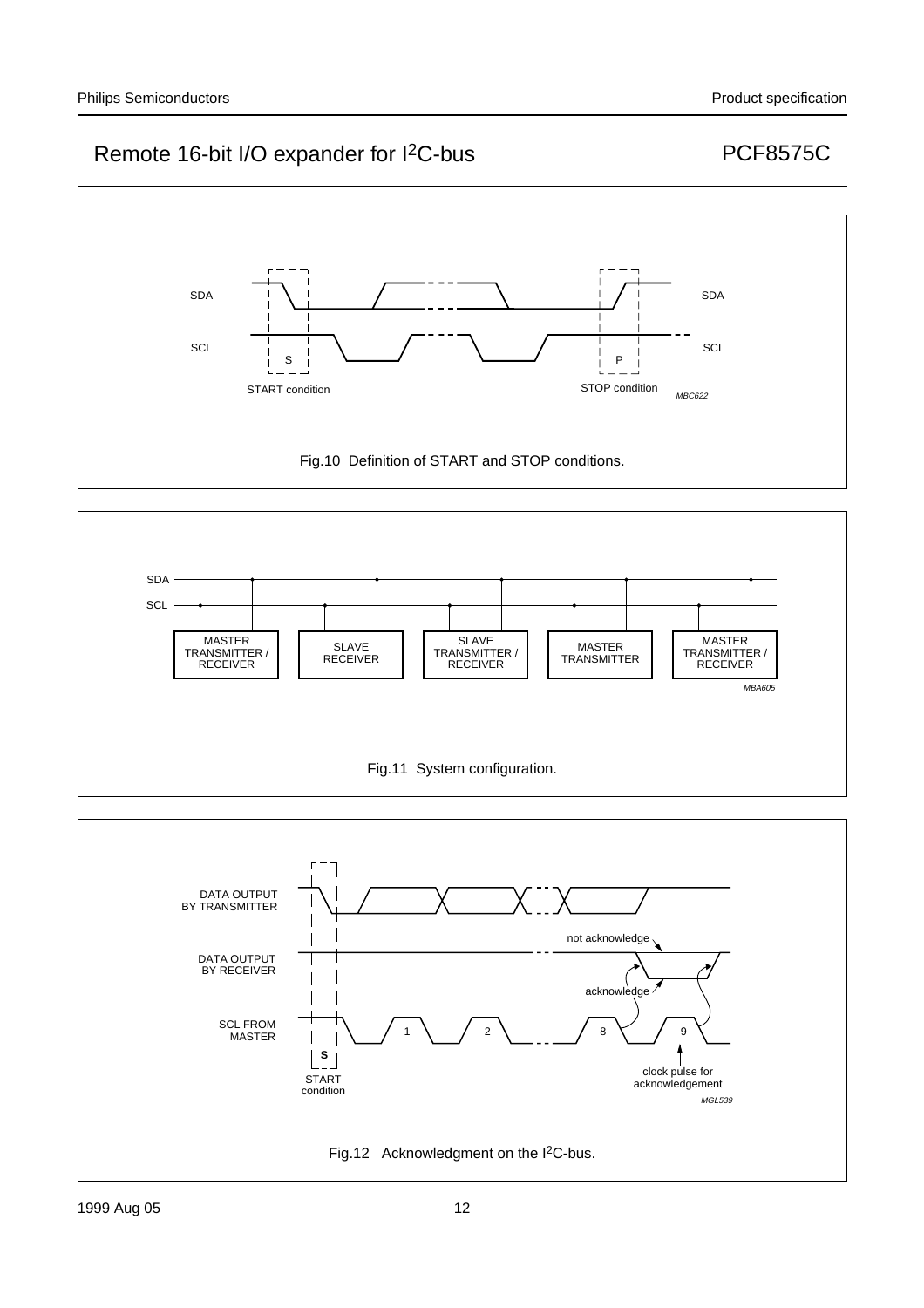#### **8 LIMITING VALUES**

In accordance with the Absolute Maximum Rating System (IEC 134); note 1.

| <b>SYMBOL</b>    | <b>PARAMETER</b>             | MIN.           | MAX.           | <b>UNIT</b>     |
|------------------|------------------------------|----------------|----------------|-----------------|
| V <sub>DD</sub>  | supply voltage               | $-0.5$         | $+6.5$         | V               |
| l <sub>DD</sub>  | supply current               |                | ±100           | mA              |
| $I_{SS}$         | supply current               |                | ±100           | mA              |
| $V_{1}$          | input voltage                | $V_{SS}$ – 0.5 | $V_{DD}$ + 0.5 | V               |
| ı,               | DC input current             |                | ±20            | mA              |
| $I_{\rm O}$      | DC output current            |                | ±25            | mA              |
| $P_{\text{tot}}$ | total power dissipation      |                | 400            | mW              |
| $P_{O}$          | power dissipation per output |                | 100            | mW              |
| $T_{\text{stg}}$ | storage temperature          | $-65$          | $+150$         | $^{\circ}C$     |
| <sup>l</sup> amb | ambient temperature          | $-40$          | $+85$          | $\rm ^{\circ}C$ |

#### **Note**

1. Stress above those listed under 'Absolute Maximum Ratings' may cause permanent damage to the device. This is a stress ratings only and functional operation of the device at these or any other conditions above those indicated in the operational sections of this specification is not implied. Exposure to absolute maximum rating conditions for extended periods may affect device reliability.

#### **9 HANDLING**

Inputs and outputs are protected against electrostatic discharge in normal handling. However, to be totally safe, it is desirable to take precautions appropriate to handling MOS devices. Advice can be found in Data Handbook IC12 under "Handling MOS Devices".

#### **10 CHARACTERISTICS**

 $V_{DD}$  = 4.5 to 5.5 V;  $V_{SS}$  = 0 V; T<sub>amb</sub> = -40 to +85 °C; unless otherwise specified.

| <b>SYMBOL</b>          | <b>PARAMETER</b>                                         | <b>CONDITIONS</b>                                                               | MIN.                     | TYP.                     | MAX.               | <b>UNIT</b> |
|------------------------|----------------------------------------------------------|---------------------------------------------------------------------------------|--------------------------|--------------------------|--------------------|-------------|
| <b>Supplies</b>        |                                                          |                                                                                 |                          |                          |                    |             |
| V <sub>DD</sub>        | supply voltage                                           |                                                                                 | 4.5                      |                          | 5.5                | V           |
| <b>I</b> <sub>DD</sub> | supply current                                           | operating mode; no<br>load; $V_1 = V_{DD}$ or $V_{SS}$ ;<br>$f_{SCL}$ = 400 kHz | $\overline{\phantom{0}}$ | 100                      | 200                | μA          |
| $I_{DD(stb)}$          | standby current                                          | standby mode; no load;<br>$V_1 = V_{DD}$ or $V_{SS}$                            | $\qquad \qquad -$        | 2.5                      | 10                 | μA          |
| <b>V<sub>POR</sub></b> | Power-on reset voltage                                   | note 1                                                                          | $\overline{\phantom{0}}$ | 1.2                      | 1.8                | V           |
| V <sub>IL1</sub>       | LOW-level input voltage<br>pins A0, A1, A2, SDA and SCL  |                                                                                 | $-0.8$                   | $\overline{\phantom{0}}$ | 0.3V <sub>DD</sub> | V           |
| V <sub>IL2</sub>       | LOW-level input voltage<br>pins P00 to P17               |                                                                                 | $-0.8$                   |                          | 0.6V <sub>DD</sub> | $\vee$      |
| V <sub>IH1</sub>       | HIGH-level input voltage<br>pins A0, A1, A2, SDA and SCL |                                                                                 | 0.7V <sub>DD</sub>       |                          | $V_{DD} + 0.8$     | $\vee$      |
| V <sub>IH2</sub>       | HIGH-level input voltage<br>pins P00 to P17              |                                                                                 | 0.8V <sub>DD</sub>       | $\overline{\phantom{0}}$ | $V_{DD}$ + 0.8     | $\vee$      |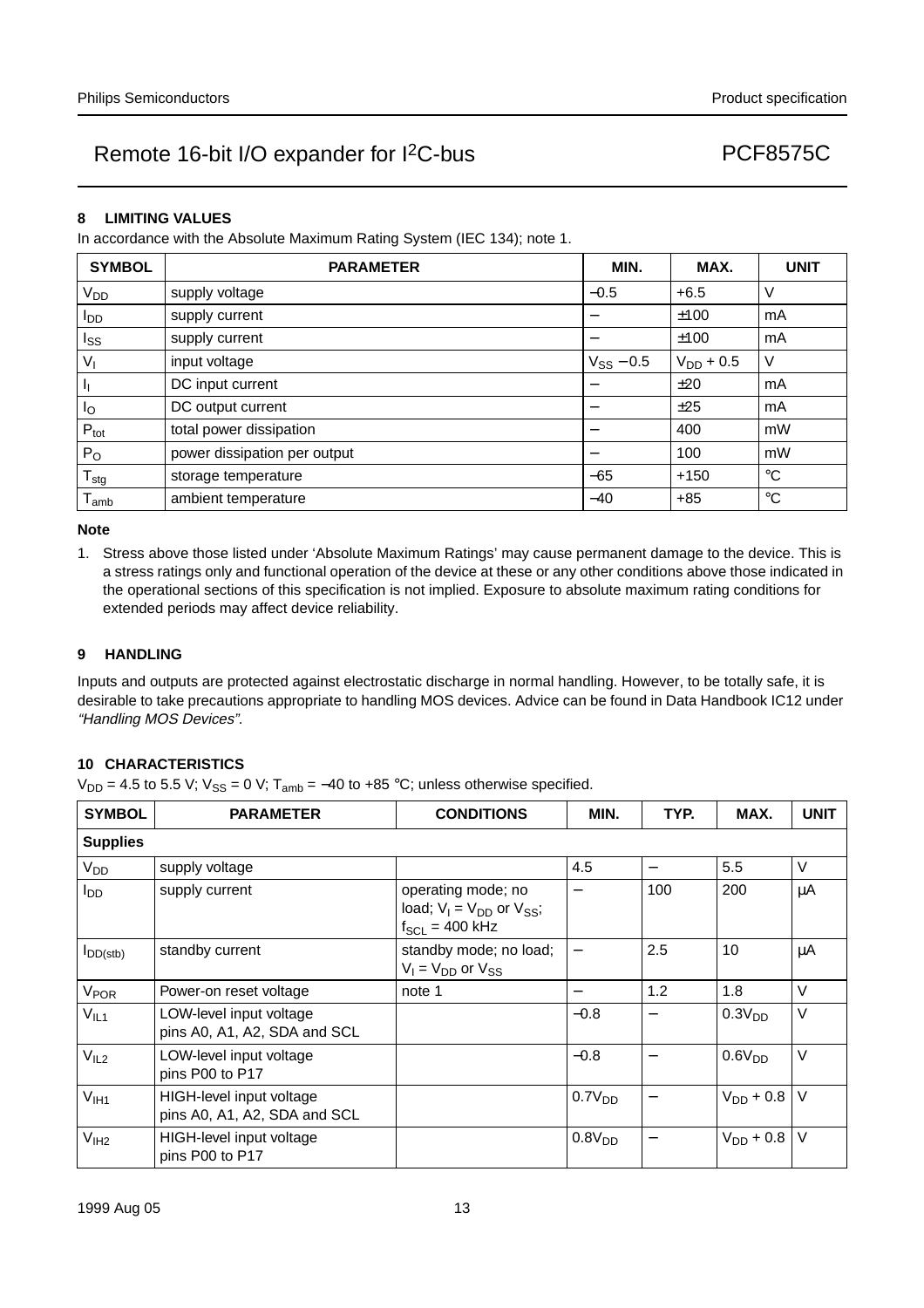| <b>SYMBOL</b>                     | <b>PARAMETER</b>                                 | <b>CONDITIONS</b>                                | MIN.                     | TYP.                     | MAX.                     | <b>UNIT</b> |
|-----------------------------------|--------------------------------------------------|--------------------------------------------------|--------------------------|--------------------------|--------------------------|-------------|
| $I_{\mathsf{L}}$                  | leakage current at all pins                      | $V_1 = V_{DD}$ or $V_{SS}$                       | $-2$                     |                          | $+2$                     | μA          |
| $I_{\text{IHL}}$                  | current through protection diode                 | $V_1$ > $V_{DD}$ or $V_1$ < $V_{SS}$ ;<br>note 2 | $\overline{\phantom{0}}$ | $\overline{\phantom{0}}$ | ±2                       | mA          |
|                                   | Input SCL; input/output SDA                      |                                                  |                          |                          |                          |             |
| $I_{OL}$                          | LOW-level output current                         | $V_{OL} = 0.4 V$ ; note 3                        | $\mathbf{3}$             |                          |                          | mA          |
| C <sub>1</sub>                    | input capacitance                                | $V_1 = V_{SS}$ ; note 2                          | —                        | $\overline{\phantom{0}}$ | $\overline{7}$           | pF          |
|                                   | I/Os; P00 to P07 and P10 to P17                  |                                                  |                          |                          |                          |             |
| $I_{OL}$                          | LOW-level output current                         | $V_{OL}$ = 1 V; note 3                           | 10                       | 25                       | —                        | mA          |
| $I_{\text{OHt}}$                  | transient pull-up current                        | $V_{OH} = V_{SS}$ ; see Fig.5                    | $-0.5$                   | $-1.0$                   | $\overline{\phantom{0}}$ | mA          |
| C <sub>1</sub>                    | input capacitance                                | note 2                                           | —                        | —                        | 10                       | pF          |
| C <sub>O</sub>                    | output capacitance                               | note 2                                           | —                        | $\overline{\phantom{0}}$ | 10                       | рF          |
|                                   | Port timing; $C_L \le 100$ pF (see Figs 5 and 6) |                                                  |                          |                          |                          |             |
| $t_{\mathsf{pv}}$                 | output data valid                                |                                                  | —                        | $\overline{\phantom{0}}$ | $\overline{4}$           | μs          |
| $t_{\scriptscriptstyle\text{SU}}$ | input data set-up time                           |                                                  | $\Omega$                 |                          |                          | μs          |
| t <sub>h</sub>                    | input data hold time                             |                                                  | 4                        |                          |                          | μs          |
| <b>Interrupt INT</b> (see Fig.13) |                                                  |                                                  |                          |                          |                          |             |
| $I_{OL}$                          | LOW-level output current                         | $V_{OL} = 0.4 V$                                 | 1.6                      | $\qquad \qquad -$        | $\overline{\phantom{0}}$ | mA          |
|                                   | TIMING; $C_L \le 100$ PF (see Figs 5 and 6)      |                                                  |                          |                          |                          |             |
| $t_{iv}$                          | input data valid time                            |                                                  | —                        | $\overline{\phantom{0}}$ | $\overline{4}$           | μs          |
| $t_{ir}$                          | reset delay time                                 |                                                  |                          |                          | $\overline{4}$           | μs          |

**Notes**

1. The Power-on reset circuit resets the I<sup>2</sup>C-bus logic with  $V_{DD}$  <  $V_{POR}$  and sets all I/Os to logic 1 (with current source to  $V_{DD}$ ).

2. The value is not tested, but verified on sampling basis.

3. A single LOW-level output current  $(I_{OL})$  must not exceed 20 mA for an extended time. The sum of all  $I_{OLs}$  at any point in time must not exceed 100 mA.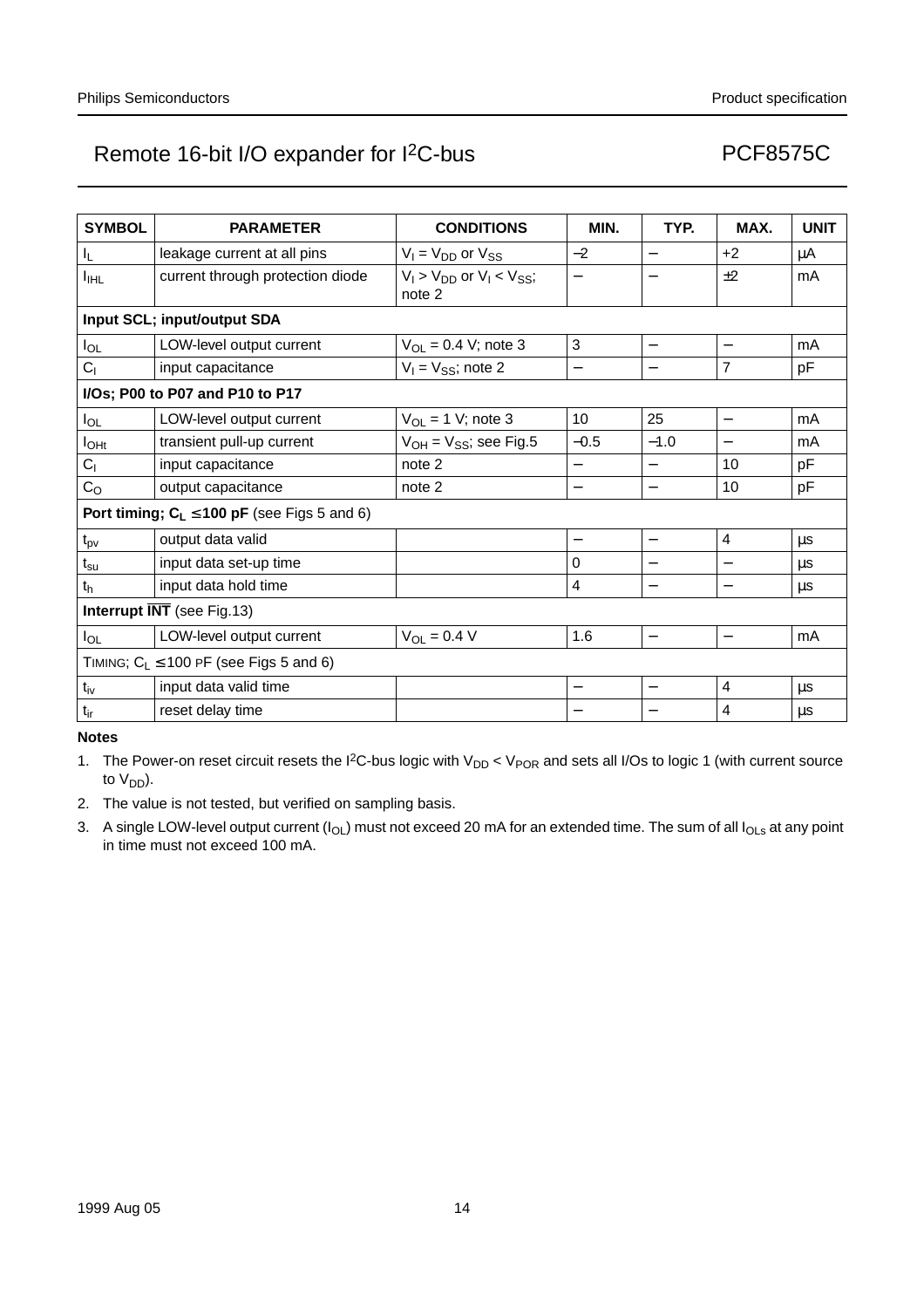### **11 I2C-BUS TIMING CHARACTERISTICS**

See Fig.13 and note 1.

| <b>SYMBOL</b>       | <b>PARAMETER</b>                                    | <b>CONDITIONS</b> | MIN.         | MAX.                     | <b>UNIT</b> |
|---------------------|-----------------------------------------------------|-------------------|--------------|--------------------------|-------------|
| $f_{\mathsf{SCL}}$  | <b>SCL clock frequency</b>                          |                   | —            | 400                      | kHz         |
| tsw                 | tolerable spike width on bus                        | note 2            | —            | 50                       | ns          |
| t <sub>BUF</sub>    | BUS free time between a STOP<br>and START condition |                   | 1.3          |                          | μs          |
| t <sub>SU;STA</sub> | START condition set-up time                         |                   | 0.6          |                          | <b>us</b>   |
| <sup>t</sup> HD;STA | START condition hold time                           |                   | 0.6          | $\overline{\phantom{0}}$ | μs          |
| t <sub>LOW</sub>    | <b>SCL LOW time</b>                                 |                   | 1.3          | $\overline{\phantom{0}}$ | μs          |
| t <sub>HIGH</sub>   | <b>SCL HIGH time</b>                                |                   | 0.6          |                          | μs          |
| t,                  | SCL and SDA rise time                               | note 3            | $20 + 0.1Ch$ | 300                      | ns          |
| t <sub>f</sub>      | SCL and SDA fall time                               | note 3            | $20 + 0.1Cb$ | 300                      | ns          |
| $t_{\text{SU;DAT}}$ | data set-up time                                    |                   | 100          |                          | ns          |
| t <sub>HD;DAT</sub> | data hold time                                      |                   | $\Omega$     | $\overline{\phantom{0}}$ | ns          |
| ts∪;sтo             | STOP condition set-up time                          |                   | 0.6          |                          | μs          |
| $C_{b}$             | capacitive load represented by<br>each bus line     |                   |              | 400                      | pF          |

#### **Notes**

- 1. All the timing values are valid within the operating supply voltage and ambient temperature range and refer to  $V_{|L}$ and  $V_{IH}$  with an input voltage swing of  $V_{SS}$  to  $V_{DD}$ .
- 2. The device inputs SDA and SCL are filtered and will reject spikes on the bus lines of widths less than t<sub>SW(max)</sub>.
- 3. The rise and fall times specified here refer to the driver device (PCF8575C) and are part of the general fast I<sup>2</sup>C-bus specification when PCF8575C asserts an acknowledge on SDA, the minimum fall time is 20 ns +  $0.1C<sub>b</sub>$ .

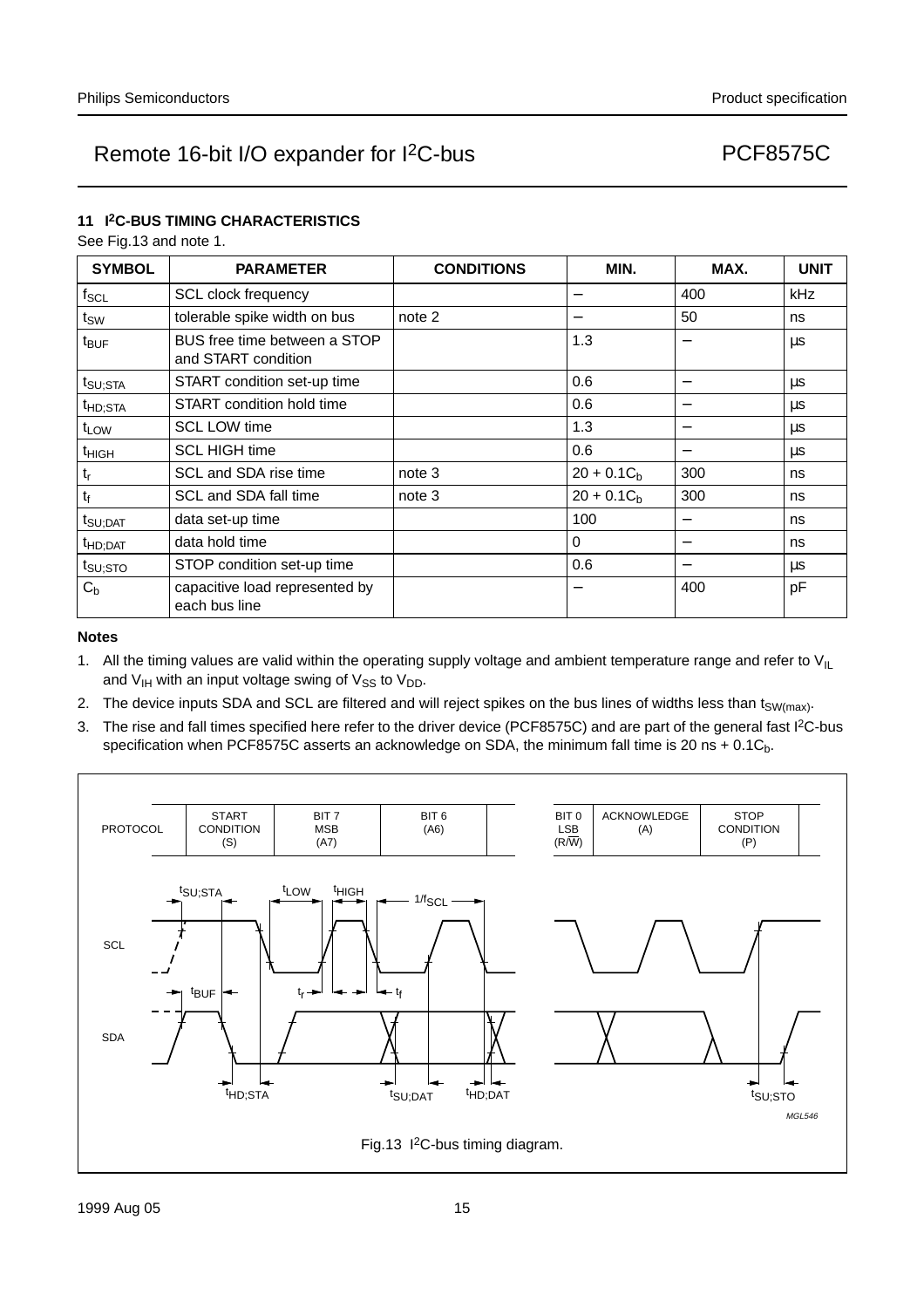### **12 DEVICE PROTECTION**

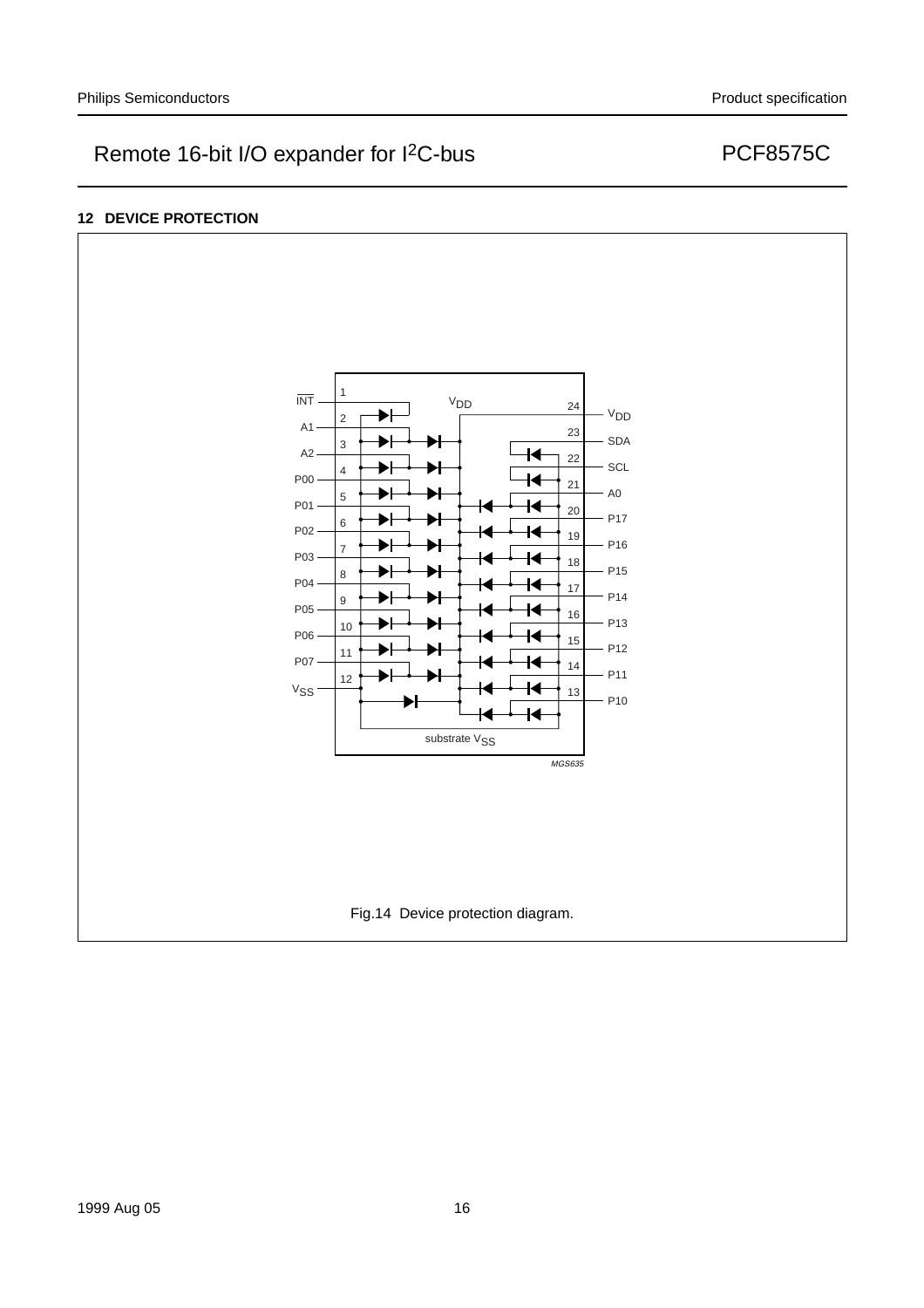### **13 PACKAGE OUTLINE**

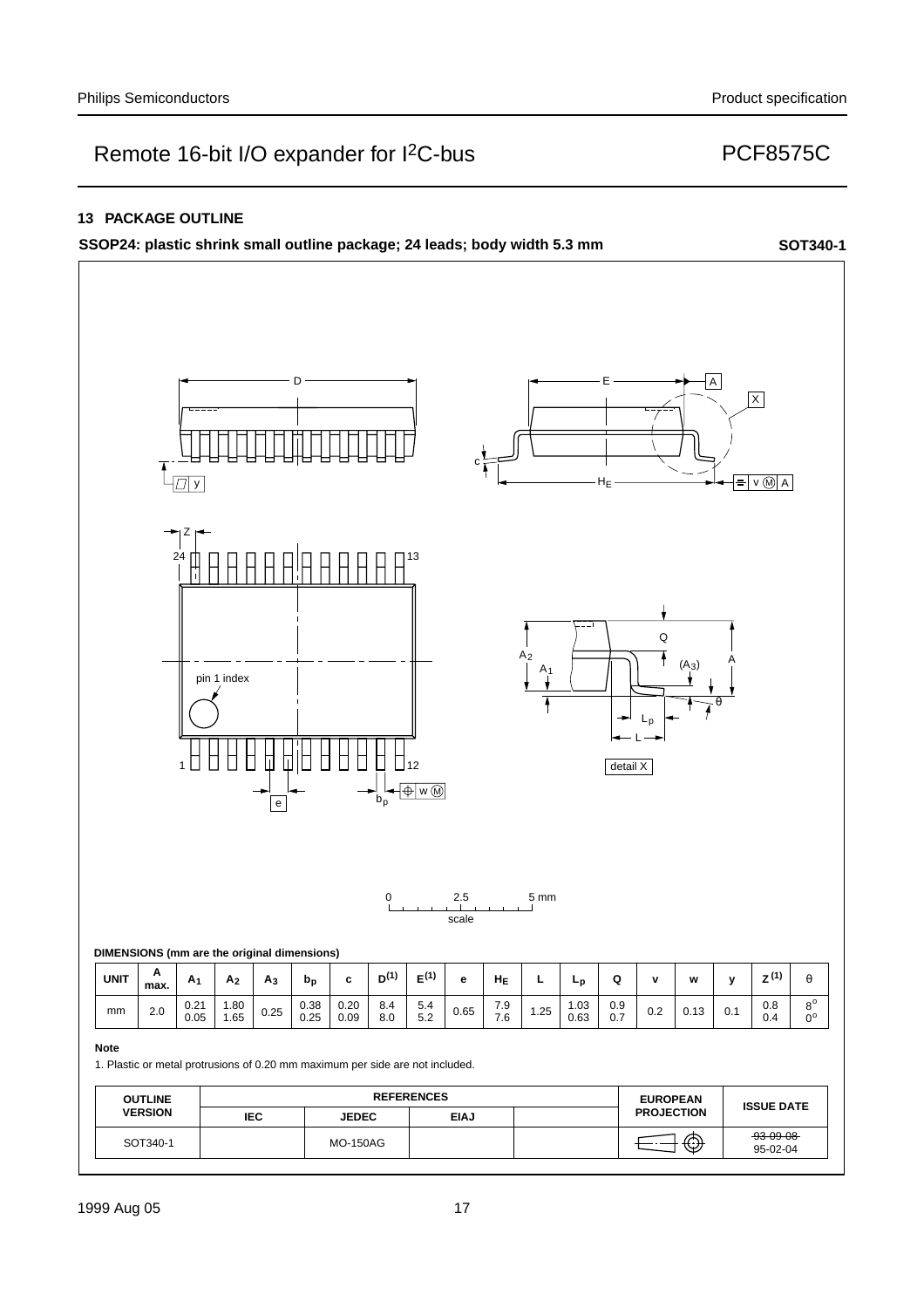### **14 SOLDERING**

#### **14.1 Introduction to soldering surface mount packages**

This text gives a very brief insight to a complex technology. A more in-depth account of soldering ICs can be found in our "Data Handbook IC26; Integrated Circuit Packages" (document order number 9398 652 90011).

There is no soldering method that is ideal for all surface mount IC packages. Wave soldering is not always suitable for surface mount ICs, or for printed-circuit boards with high population densities. In these situations reflow soldering is often used.

#### **14.2 Reflow soldering**

Reflow soldering requires solder paste (a suspension of fine solder particles, flux and binding agent) to be applied to the printed-circuit board by screen printing, stencilling or pressure-syringe dispensing before package placement.

Several methods exist for reflowing; for example, infrared/convection heating in a conveyor type oven. Throughput times (preheating, soldering and cooling) vary between 100 and 200 seconds depending on heating method.

Typical reflow peak temperatures range from 215 to 250 °C. The top-surface temperature of the packages should preferable be kept below 230 °C.

#### **14.3 Wave soldering**

Conventional single wave soldering is not recommended for surface mount devices (SMDs) or printed-circuit boards with a high component density, as solder bridging and non-wetting can present major problems.

To overcome these problems the double-wave soldering method was specifically developed.

If wave soldering is used the following conditions must be observed for optimal results:

- Use a double-wave soldering method comprising a turbulent wave with high upward pressure followed by a smooth laminar wave.
- For packages with leads on two sides and a pitch (e):
	- larger than or equal to 1.27 mm, the footprint longitudinal axis is **preferred** to be parallel to the transport direction of the printed-circuit board;
	- smaller than 1.27 mm, the footprint longitudinal axis **must** be parallel to the transport direction of the printed-circuit board.

The footprint must incorporate solder thieves at the downstream end.

• For packages with leads on four sides, the footprint must be placed at a 45° angle to the transport direction of the printed-circuit board. The footprint must incorporate solder thieves downstream and at the side corners.

During placement and before soldering, the package must be fixed with a droplet of adhesive. The adhesive can be applied by screen printing, pin transfer or syringe dispensing. The package can be soldered after the adhesive is cured.

Typical dwell time is 4 seconds at 250 °C. A mildly-activated flux will eliminate the need for removal of corrosive residues in most applications.

### **14.4 Manual soldering**

Fix the component by first soldering two diagonally-opposite end leads. Use a low voltage (24 V or less) soldering iron applied to the flat part of the lead. Contact time must be limited to 10 seconds at up to 300 °C.

When using a dedicated tool, all other leads can be soldered in one operation within 2 to 5 seconds between 270 and 320 °C.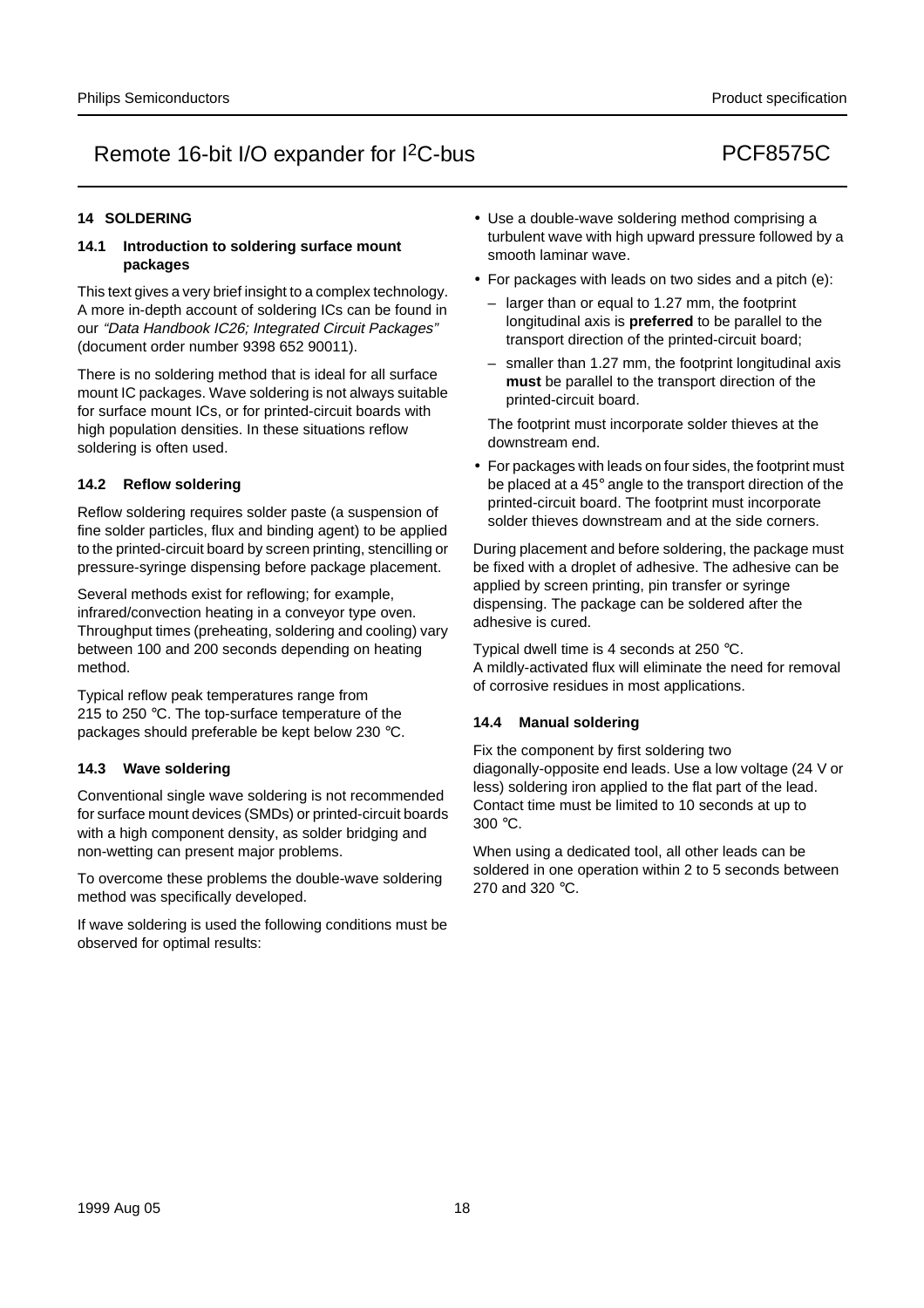### **14.5 Suitability of surface mount IC packages for wave and reflow soldering methods**

| <b>PACKAGE</b>                         | <b>SOLDERING METHOD</b>        |                       |  |  |
|----------------------------------------|--------------------------------|-----------------------|--|--|
|                                        | <b>WAVE</b>                    | REFLOW <sup>(1)</sup> |  |  |
| <b>BGA, SQFP</b>                       | not suitable                   | suitable              |  |  |
| HLQFP, HSQFP, HSOP, HTQFP, HTSSOP, SMS | not suitable <sup>(2)</sup>    | suitable              |  |  |
| $PLCC(3)$ , SO, SOJ                    | suitable                       | suitable              |  |  |
| LQFP, QFP, TQFP                        | not recommended $(3)(4)$       | suitable              |  |  |
| SSOP, TSSOP, VSO                       | not recommended <sup>(5)</sup> | suitable              |  |  |

#### **Notes**

- 1. All surface mount (SMD) packages are moisture sensitive. Depending upon the moisture content, the maximum temperature (with respect to time) and body size of the package, there is a risk that internal or external package cracks may occur due to vaporization of the moisture in them (the so called popcorn effect). For details, refer to the Drypack information in the "Data Handbook IC26; Integrated Circuit Packages; Section: Packing Methods".
- 2. These packages are not suitable for wave soldering as a solder joint between the printed-circuit board and heatsink (at bottom version) can not be achieved, and as solder may stick to the heatsink (on top version).
- 3. If wave soldering is considered, then the package must be placed at a  $45^\circ$  angle to the solder wave direction. The package footprint must incorporate solder thieves downstream and at the side corners.
- 4. Wave soldering is only suitable for LQFP, TQFP and QFP packages with a pitch (e) equal to or larger than 0.8 mm; it is definitely not suitable for packages with a pitch (e) equal to or smaller than 0.65 mm.
- 5. Wave soldering is only suitable for SSOP and TSSOP packages with a pitch (e) equal to or larger than 0.65 mm; it is definitely not suitable for packages with a pitch (e) equal to or smaller than 0.5 mm.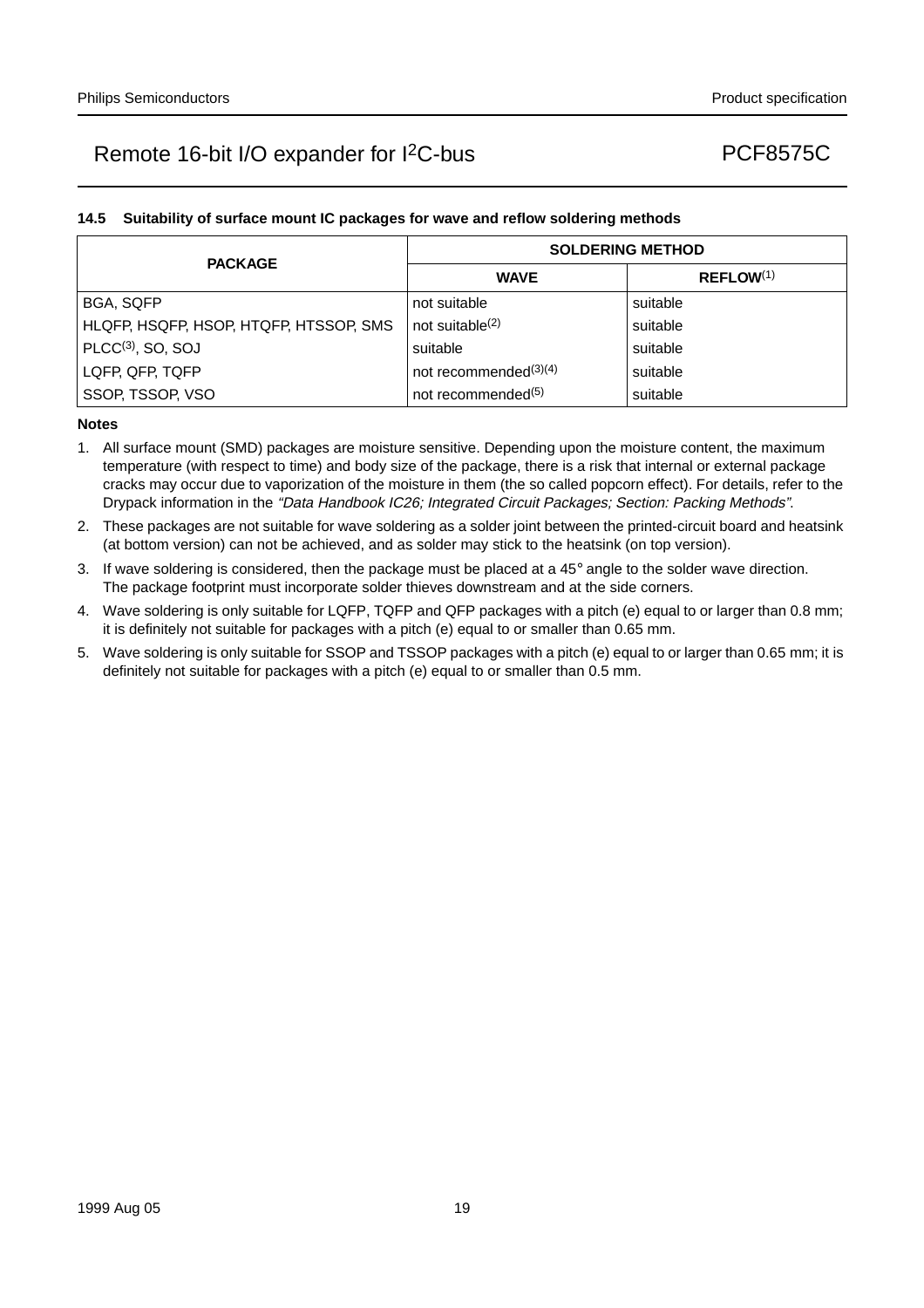### **15 DEFINITIONS**

| Data sheet status                                                                                                                                                                                                                                                                                                                                                                                                                                                  |                                                                                       |  |  |  |
|--------------------------------------------------------------------------------------------------------------------------------------------------------------------------------------------------------------------------------------------------------------------------------------------------------------------------------------------------------------------------------------------------------------------------------------------------------------------|---------------------------------------------------------------------------------------|--|--|--|
| Objective specification                                                                                                                                                                                                                                                                                                                                                                                                                                            | This data sheet contains target or goal specifications for product development.       |  |  |  |
| Preliminary specification                                                                                                                                                                                                                                                                                                                                                                                                                                          | This data sheet contains preliminary data; supplementary data may be published later. |  |  |  |
| Product specification                                                                                                                                                                                                                                                                                                                                                                                                                                              | This data sheet contains final product specifications.                                |  |  |  |
| <b>Limiting values</b>                                                                                                                                                                                                                                                                                                                                                                                                                                             |                                                                                       |  |  |  |
| Limiting values given are in accordance with the Absolute Maximum Rating System (IEC 134). Stress above one or<br>more of the limiting values may cause permanent damage to the device. These are stress ratings only and operation<br>of the device at these or at any other conditions above those given in the Characteristics sections of the specification<br>is not implied. Exposure to limiting values for extended periods may affect device reliability. |                                                                                       |  |  |  |
| <b>Application information</b>                                                                                                                                                                                                                                                                                                                                                                                                                                     |                                                                                       |  |  |  |

Where application information is given, it is advisory and does not form part of the specification.

#### **16 LIFE SUPPORT APPLICATIONS**

These products are not designed for use in life support appliances, devices, or systems where malfunction of these products can reasonably be expected to result in personal injury. Philips customers using or selling these products for use in such applications do so at their own risk and agree to fully indemnify Philips for any damages resulting from such improper use or sale.

### **17 PURCHASE OF PHILIPS I2C COMPONENTS**



Purchase of Philips I<sup>2</sup>C components conveys a license under the Philips' I<sup>2</sup>C patent to use the components in the I2C system provided the system conforms to the I2C specification defined by Philips. This specification can be ordered using the code 9398 393 40011.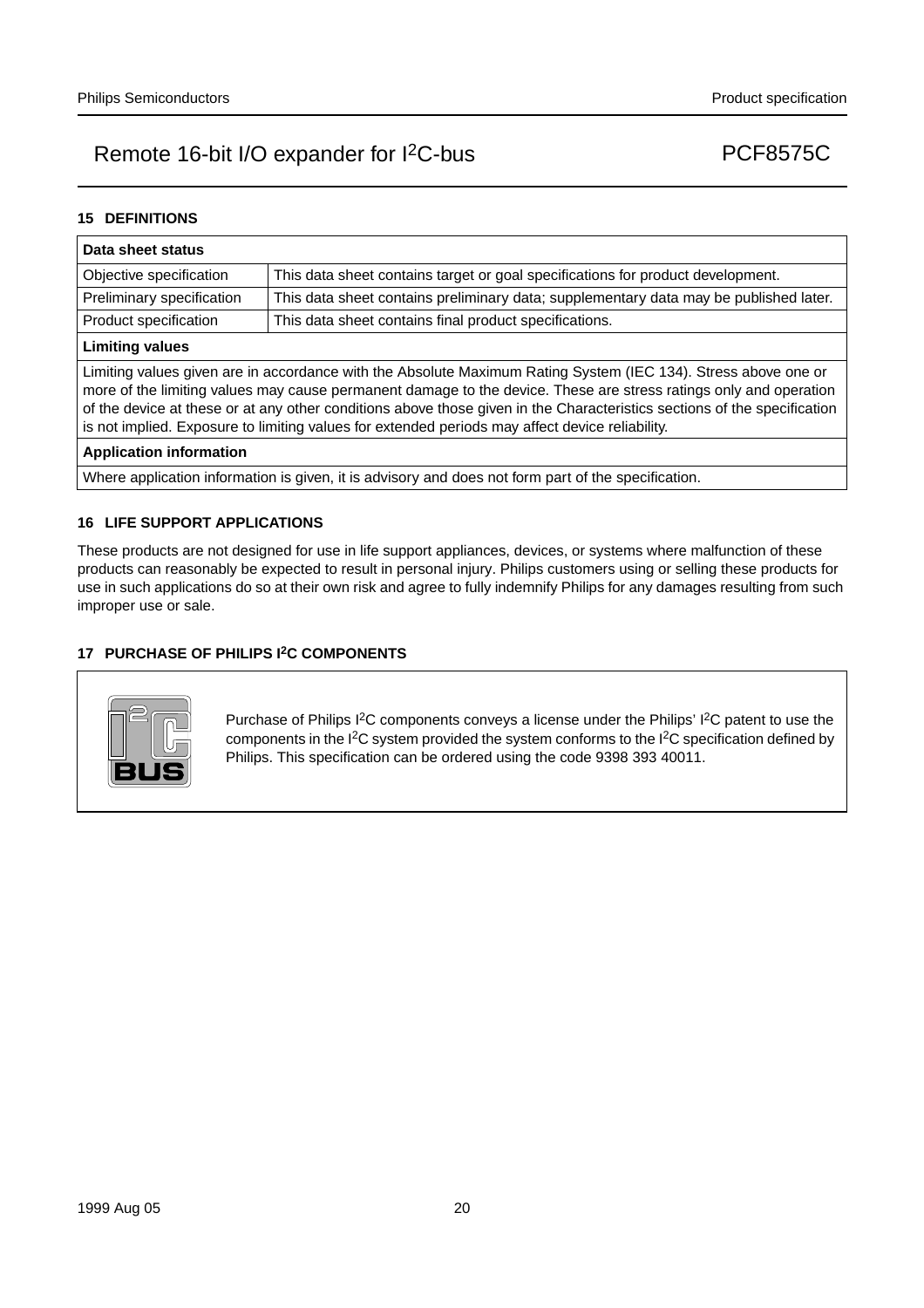**NOTES**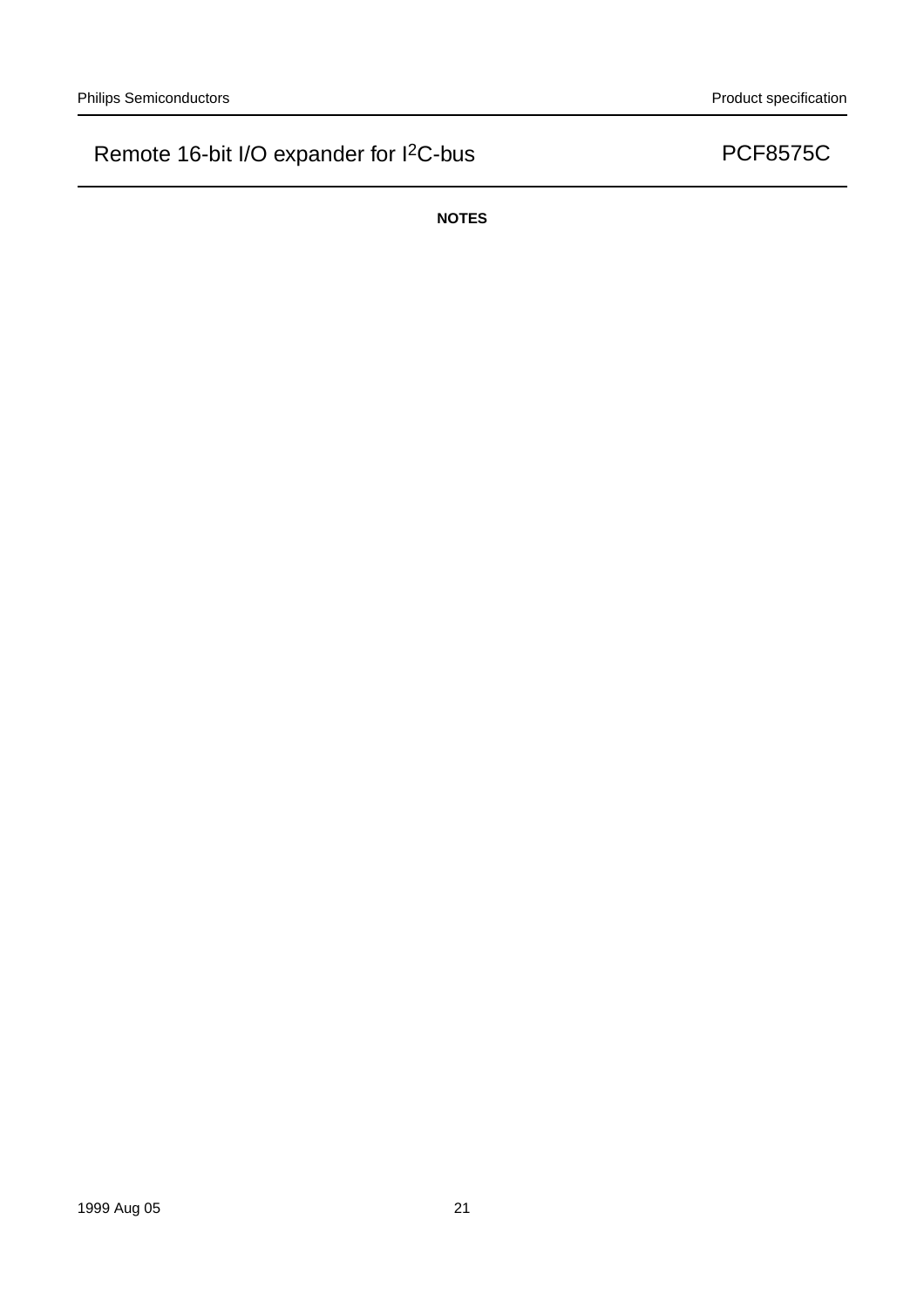**NOTES**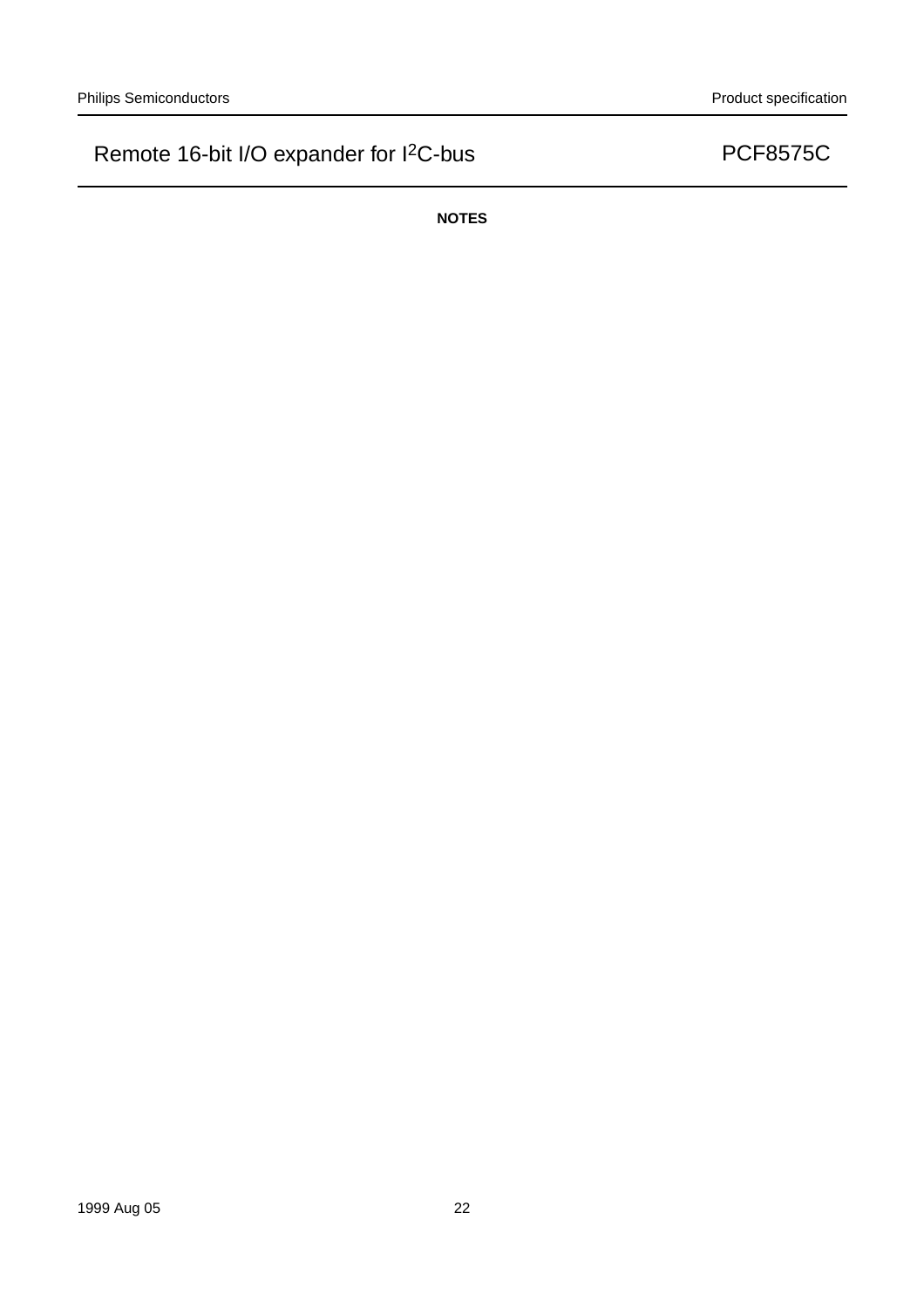**NOTES**